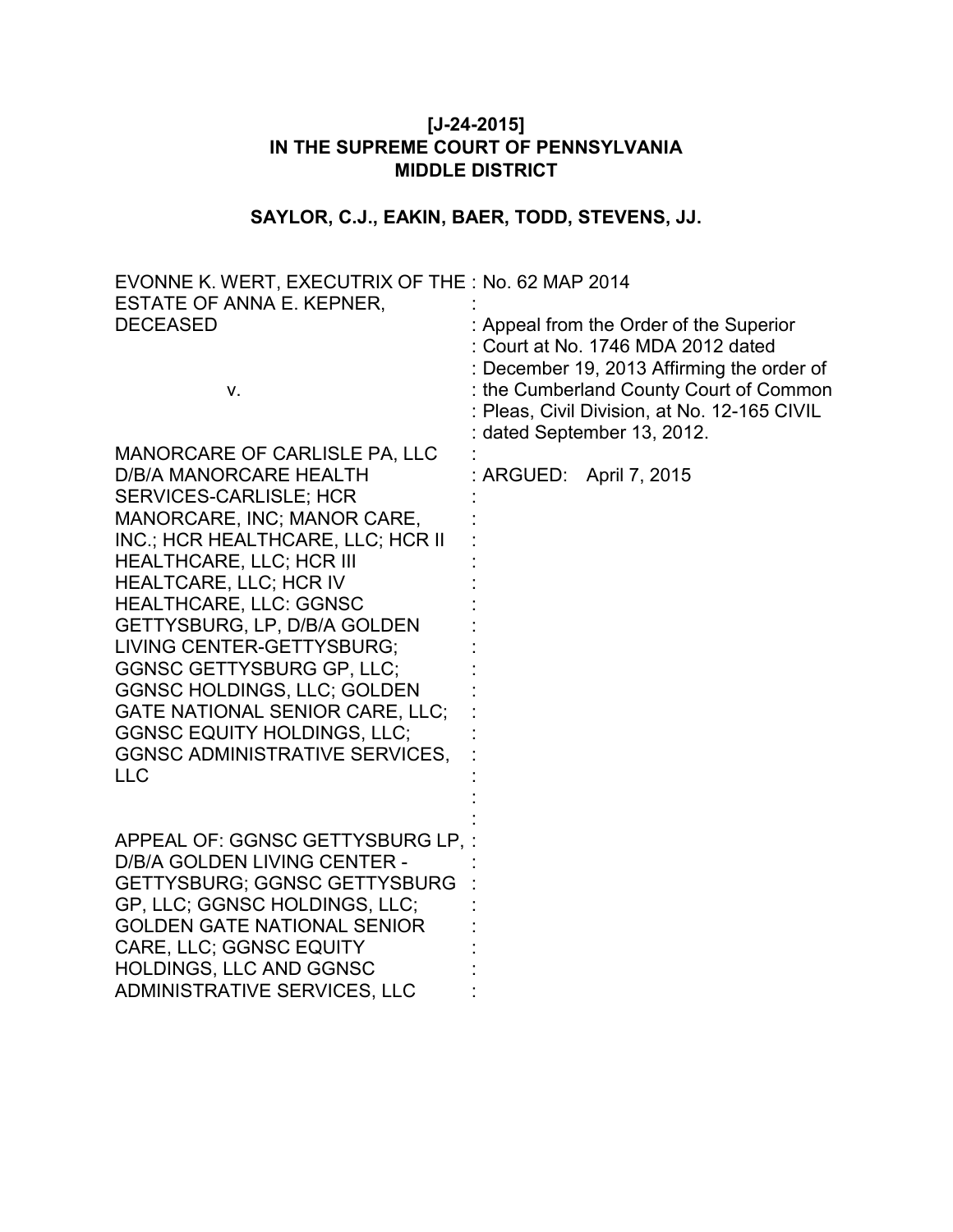### **OPINION ANNOUNCING THE JUDGMENT OF THE COURT**

# **MR. JUSTICE STEVENS DECIDED: October 27, 2015**

Golden Living Center - Gettysburg et al. ("Appellants") appeal the Superior Court's decision affirming, in relevant part, the trial court's order overruling Appellants' preliminary objections seeking to compel arbitration and reserving for trial the underlying negligence action filed by Evonne K. Wert ("Appellee"), daughter of Anna E. Kepner ("Decedent") and executrix of Decedent's estate. For the following reasons, we affirm the order of the Superior Court and remand to the trial court for further proceedings consistent with this decision.

The following issues of first impression have been presented before this Court:

(a) Whether the Superior Court's decision in Stewart v. GGNSC-Canonsburg, L.P., 9 A.3d 215 (Pa. Super. 2010), holding that the NAF Designation voided an identical Arbitration Agreement, was incorrectly decided and should be reversed, where there is no evidence indicating that the NAF designation was integral to the Agreement?

(b) Whether the Court may ignore undisputed testimonial evidence that the party seeking to void the Agreement did not consider the NAF Designation to be an "integral part" of the Arbitration Agreement (because she did not bother to read the agreement)?

Wert v. ManorCare of Carlisle PA, LLC, 95 A.3d 268, 268-69 (Pa. 2014) (per curiam order) (footnote omitted).

#### **I. Background**

 Decedent resided in Appellants' long-term skilled nursing care facility between March and August, 2010. Due to the alleged abuse and neglect inflicted upon her throughout her stay, Decedent suffered a multitude of injuries and illnesses that eventually resulted in her death. Appellee filed suit claiming Appellants knowingly sacrificed the quality of care given to their residents. Relevant to this appeal,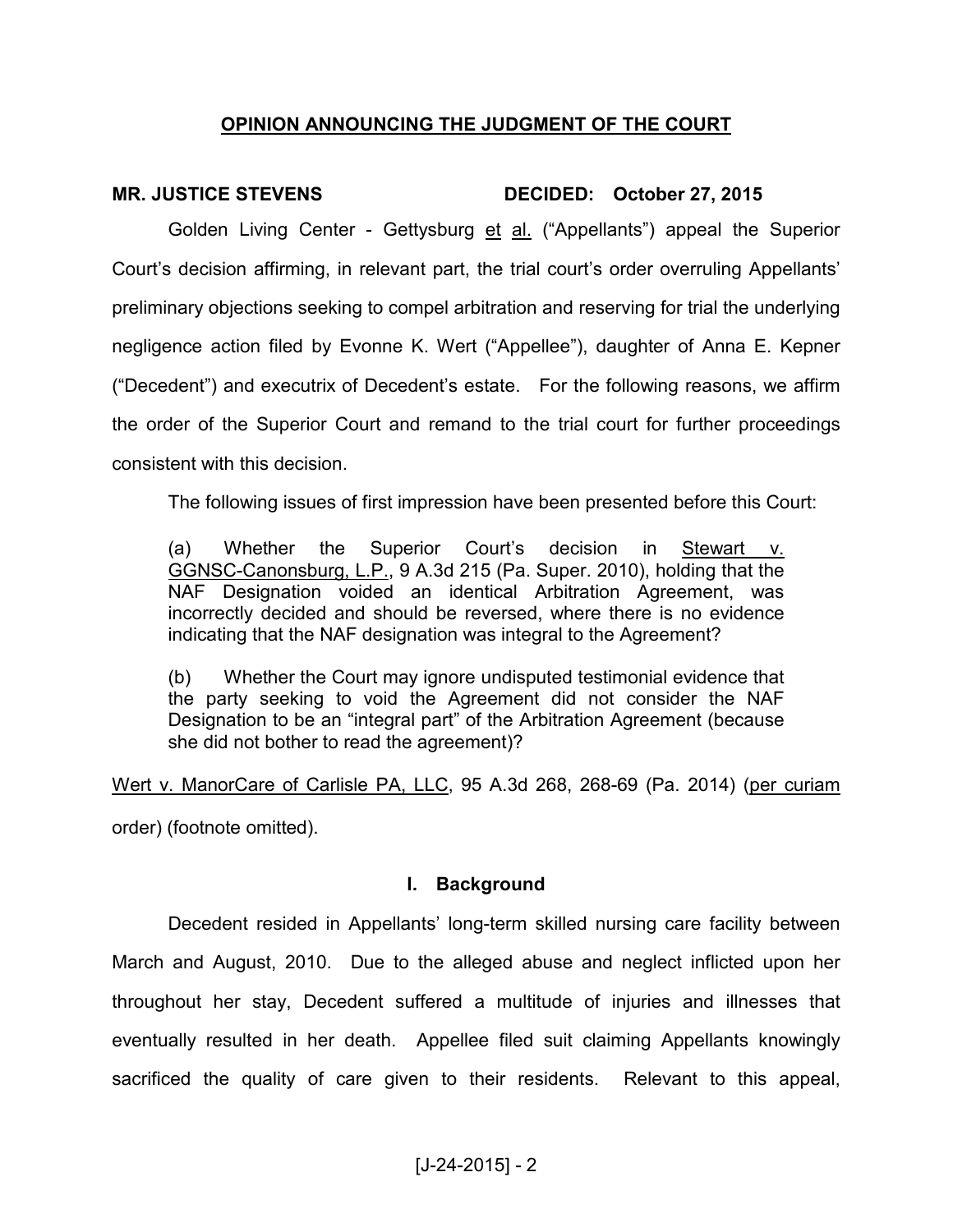Appellants filed preliminary objections seeking to enforce an arbitration agreement ("Agreement") which Appellee signed, along with general admission paperwork upon Decedent's admission to the facility.<sup>1</sup> Relying on Stewart v. GGNSC-Canonsburg, L.P., 9 A.3d 215 (Pa. Super. 2010), on September 13, 2012, the trial court overruled the preliminary objections and found the Agreement unenforceable because the Agreement relied, as part of an essential term, upon the National Arbitration Forum ("NAF") Code procedures that were void at that time with respect to consumer arbitration disputes. See id. at 217 (declining to enforce a nursing home's identical agreement because "the NAF[ ] can no longer accept arbitration cases pursuant to a consent decree it entered with the Attorney General of Minnesota" and the term was non-severable). Appellants appealed, claiming **Stewart** was either wrongly decided or, in the alternative, was

<sup>&</sup>lt;sup>1</sup> The Agreement reads, in relevant part:

<sup>[</sup>A]ny and all claims, disputes, and controversies . . . shall be resolved exclusively by binding arbitration to be conducted at a place agreed upon by the Parties, or in the absence of such an agreement, at the Facility, in accordance with the National Arbitration Forum Code of Procedure, which is hereby incorporated into this Agreement[ ], and not by a lawsuit or resort to court process. This agreement shall be governed [by] and interpreted under the Federal Arbitration Act, 9 U.S.C. Sections 1-16.

<sup>. . . .</sup>  In the event a court having jurisdiction finds any portion of this agreement unenforceable, that portion shall not be effective and the remainder of the agreement shall remain effective.

<sup>. . . .</sup> 

**THE PARTIES UNDERSTAND AND AGREE THAT THIS CONTRACT CONTAINS A BINDING ARBITRATION PROVISION WHICH MAY BE ENFORCED BY THE PARTIES, AND THAT BY ENTERING INTO THIS ARBITRATION AGREEMENT, THE PARTIES ARE GIVING UP AND WAIVING THEIR CONSTITUTIONAL RIGHT TO HAVE ANY CLAIM DECIDED IN A COURT OF LAW BEFORE A JUDGE AND A JURY, AS WELL AS ANY APPEAL FROM A DECISION OR AWARD OF DAMAGES.** 

R. 348a-49a (emphasis in original).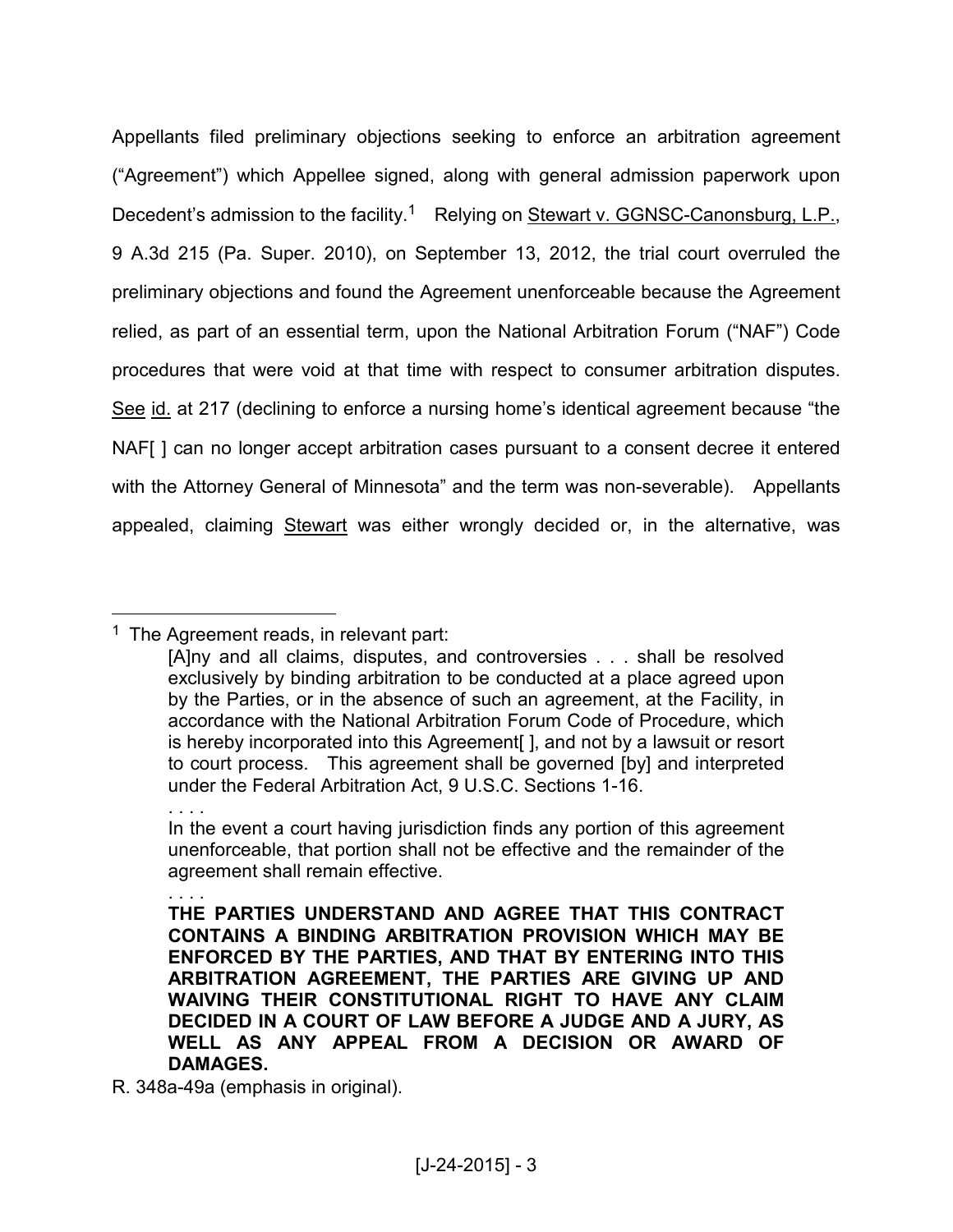distinguishable because the NAF provision was not integral to the Agreement at issue herein.

 The Superior Court affirmed in an unpublished memorandum opinion on December 19, 2013. See Wert v. ManorCare of Carlisle, 93 A.3d 514 (Pa. Super. filed Dec. 19, 2013) (unpublished memorandum). Finding itself bound by Stewart, the Superior Court declined to distinguish the NAF provision as non-integral based upon Appellee's deposition testimony that the NAF provision had nothing to do with her decision to sign the Agreement. Instead, the Superior Court found Appellee's statements showed that she did not consider the importance of the NAF provision. See Wert, supra (unpublished memorandum at 6-7) ("[Appellee]'s testimony does not demonstrate she considered and then rejected the import of the NAF provisions. Rather, read in context, [Appellee]'s testimony was that she believed it was necessary to sign all the documents presented to her in order to obtain treatment and care for her mother.").<sup>2</sup>

 Judge Fitzgerald filed a concurring statement, wherein he noted that while he agreed the Superior Court was bound by Stewart, he was "troubled" by the implication that adopting NAF procedure indicated "only [the] NAF could administer the arbitration, where the document itself does not identify who shall administer the arbitration." Wert, supra (Fitzgerald, J., concurring at 2).

 Appellants filed a timely petition for allowance of appeal, and on June 24, 2014, we granted allocatur to address the issues as stated supra. The Pennsylvania

<sup>&</sup>lt;sup>2</sup> Appellee stated that she did not read the Agreement because, "[m]y emotions weren't where they should be at that point, and . . . there was no other way to do it. I had to sign the papers to get her there so,  $\dots$  it didn't matter what I was signing. I just wanted her better." Wert, supra (unpublished memorandum at 6).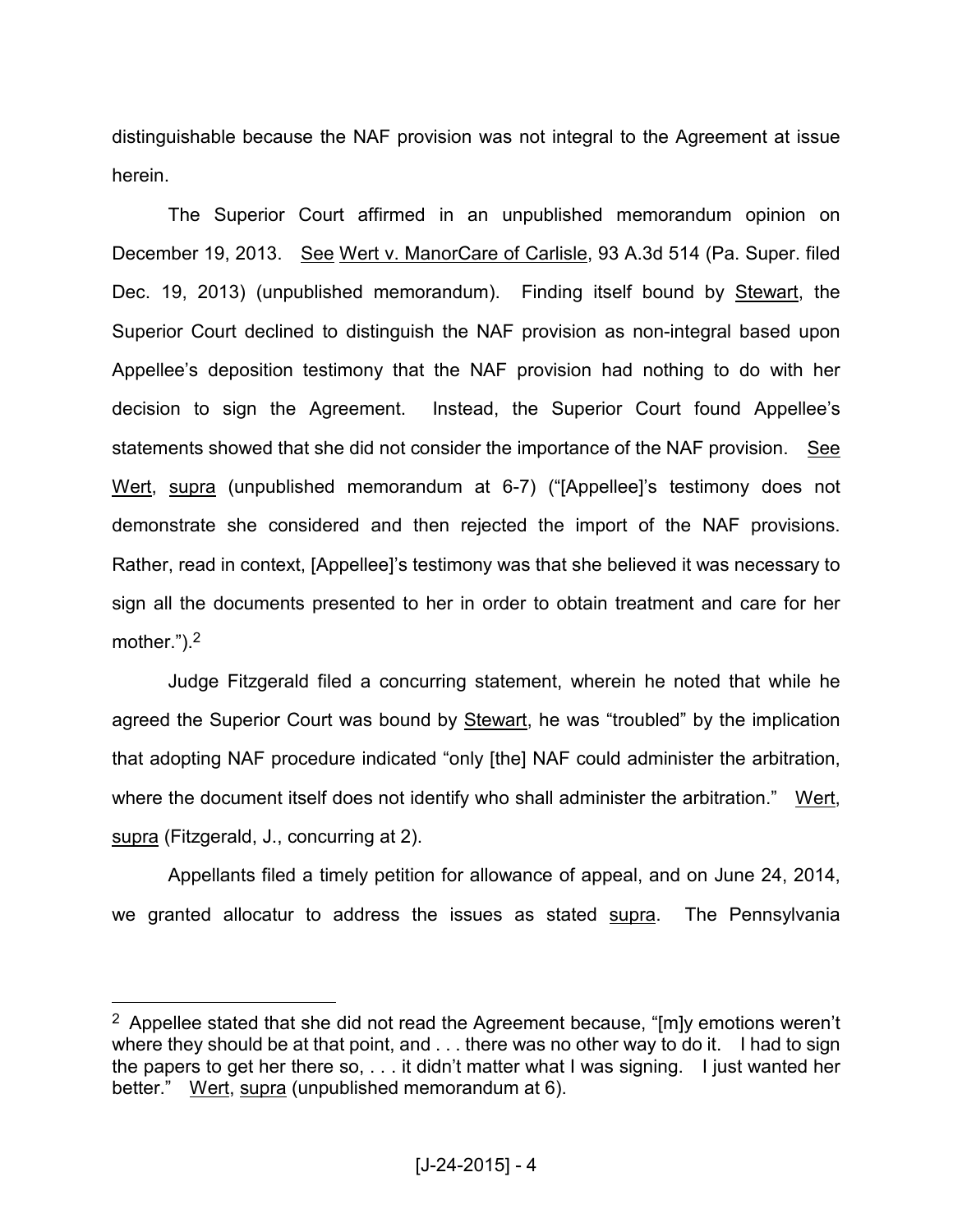Association for Justice ("PAJ"), American Association for Justice ("AAJ"), and American Association for Retired Persons ("AARP") filed amicus briefs on behalf of Appellee.<sup>3</sup>

### **II. Discussion**

# **A. Arguments of the Parties**

# **1. Appellants**

Appellants argue that the NAF provision is an ancillary and severable code of procedure based upon the plain text of the Agreement, terms and policy guidelines of the Federal Arbitration Act ("FAA"), and admissions of Appellee. Appellants emphasize that the Agreement's scope broadly favors arbitration, wherein the NAF cannot have been integral because it is "mentioned only once." Appellants' Brief at 26. Appellants claim that "[w]hat the Agreement's language does reflect is that its primary and overriding purpose is that disputes be arbitrated, period." Id. at 27 (citing Meskill v. GGNSC Stillwater Greeley LLC, 862 F. Supp. 2d 966, 975-76 (D. Minn. 2012) (permitting the appointment of a substitute arbitrator under the FAA pursuant to a similar agreement)).

 Appellants contend while the Agreement selects a set of procedural rules, it lacks "an express statement designating a specific arbitrator." Id. at 34. Appellants note that although the Superior Court in Stewart found, as fundamental terms, "(1) that the law governing the arbitration proceedings would be the NAF code, and (2) . . . under the NAF Code, the arbitrators would be members of the NAF," subsequent decisions in other jurisdictions indicate this is incorrect. Id. (quoting Stewart, 9 A.3d at 220). Appellants therefore argue that merely agreeing to a forum's code of procedure does not make the

 $3$  Arguments of  $\Delta$ mici will be discussed to the extent they are non-duplicative of the parties' arguments and relevant to the issues on which this Court granted allocatur. See Holt v. 2011 Legislative Reapportionment Com'n, 67 A.3d 1211, 1225 n.12 (Pa. 2013) (holding amicus briefs raising issues not implicated by the parties warrant no consideration).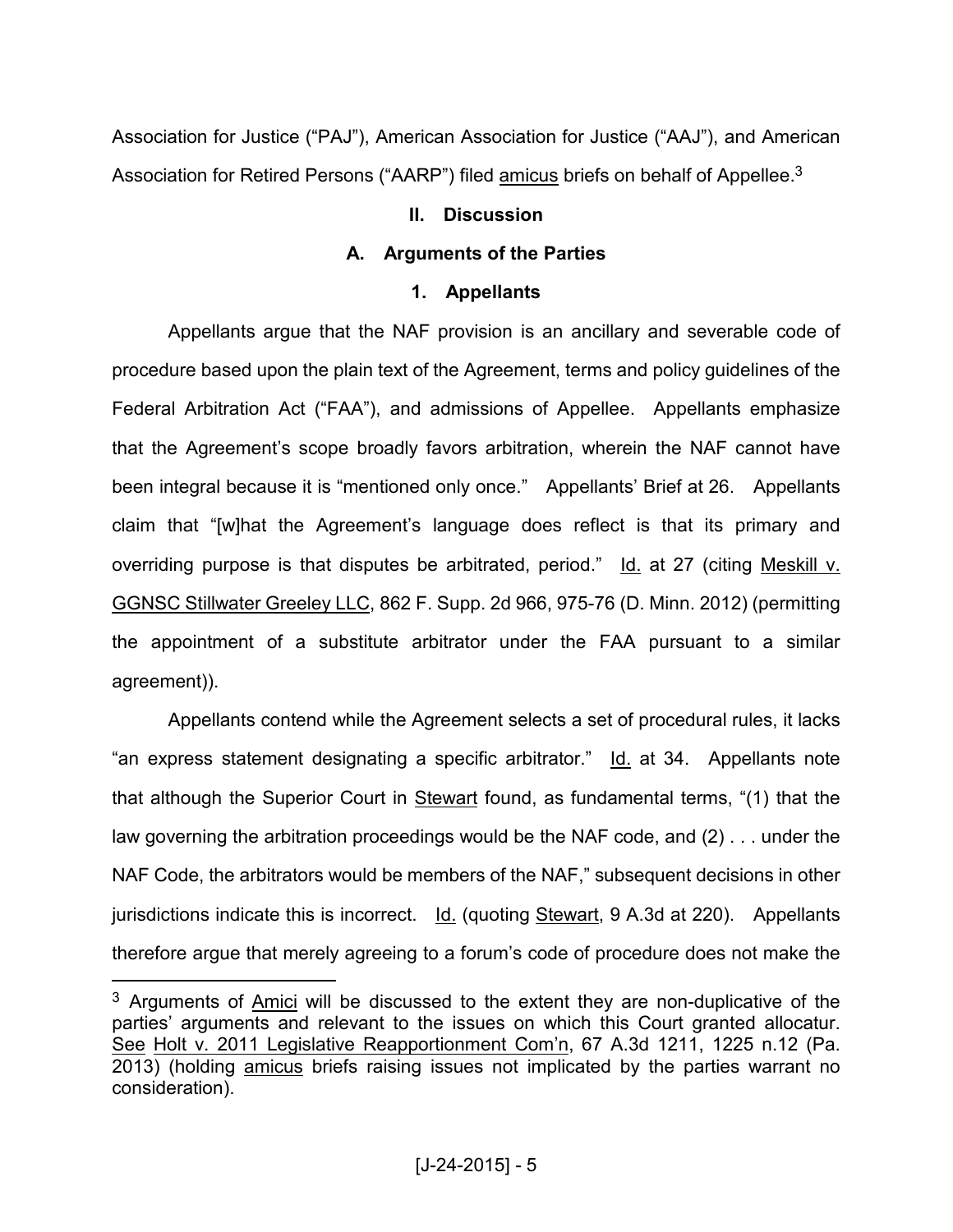participation of the forum itself essential. Id. (citing Green v. U.S. Cash Advance Illinois, LLC, 724 F.3d 787, 789 (7th Cir. 2013) (finding "the [arbitration] agreement calls for use of the [NAF's] Code of Procedure, not for the [NAF] itself to conduct the proceedings")).

 Appellants assert the Stewart court altered the Code's specification in Rule 1(A) that it "shall be administered solely by the NAF" into a provision that "only [the] NAF was 'authorized to administ[er] *and apply* the NAF Code.'" Id. at 35 (emphasis in original). Appellants assert that the NAF Code "provides at the very beginning that the parties are always free to agree to other procedures beyond those contained [here]" and simply directs the parties to "select an arbitrator or panel of arbitrators 'on mutually agreeable terms.'" Appellants' Reply Brief at 13 (citing NAF Code Rule 21(A)(1)). Appellants argue that these rules can be administered by any competent arbitrator and that their exclusivity provision is "unenforceable in light of the [NAF's] decision to cease conducting arbitrations." Id. at 16 (quotation and internal quotation marks omitted).

 Appellants claim Appellee distorts and misapplies other NAF Code Rules. For example, Appellants maintain that contrary to Appellee's claim that Rule 48(E) governs unavailability, it "merely allows [the] NAF to turn down arbitrations not properly before that body . . . . [and] goes on to say that if the parties are 'denied the opportunity to arbitrate a dispute, controversy or Claim before the [NAF], the Parties may seek legal and other remedies in accord with applicable law." Id. at 17. Appellants also dispute the ensuing implication that arbitration is no longer an option, noting that in Green, the Seventh Circuit Court of Appeals found that Section five of the FAA fits within the Code's definition of "applicable law." Id. at 18 (citation omitted).

 Appellants accordingly favor the South Dakota Supreme Court's interpretation of the NAF Code in an analogous case, where it explicitly rejected Stewart and found the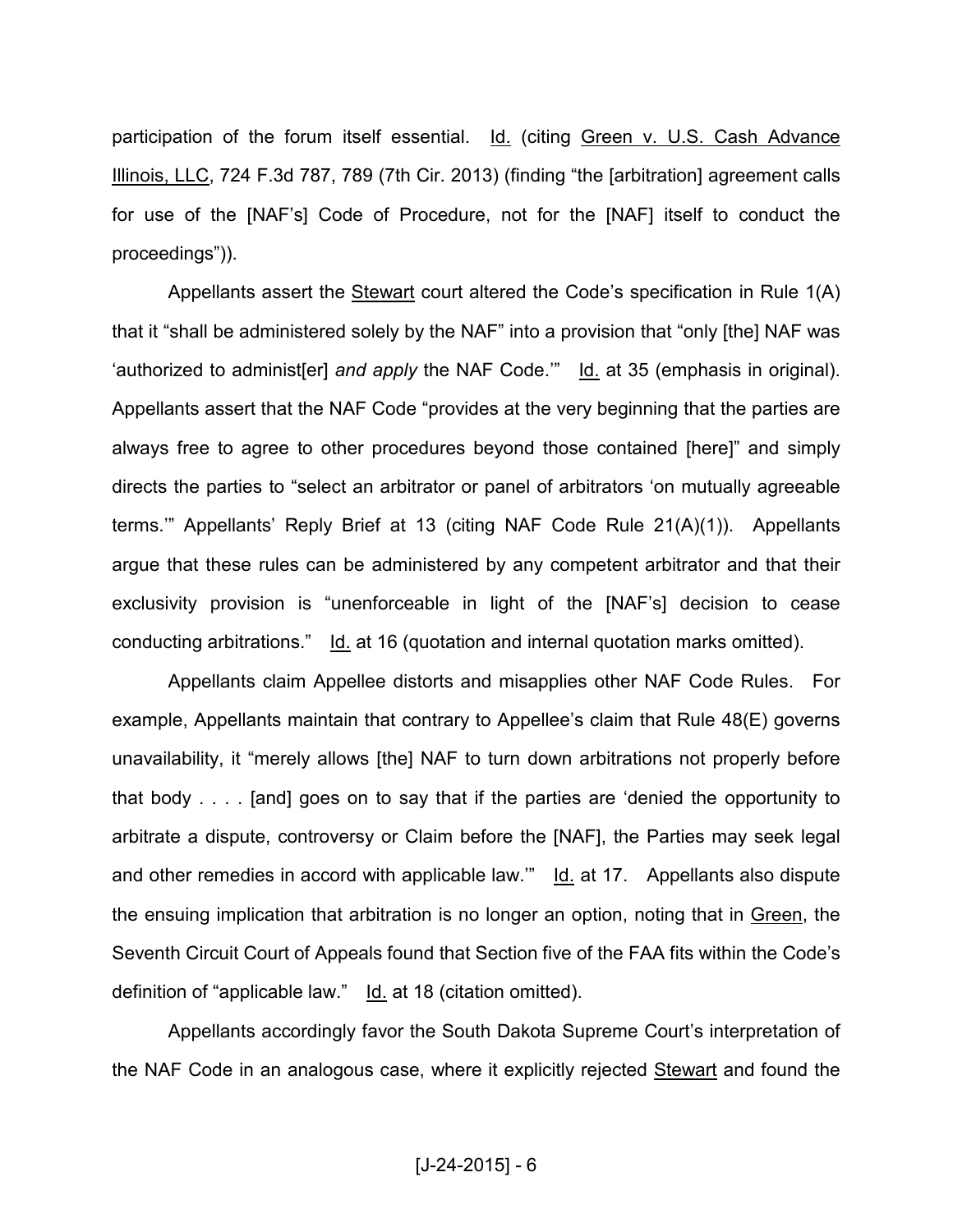agreement neither selected a particular adjudicator, specified qualifications or experience, nor chose the NAF as its place of forum. Wright v. GGNSC Holdings LLC, 808 N.W.2d 114, 119-20 & n.6 (S.D. 2011). Appellants emphasize that "the NAF[ ] . . . does not employ its own arbitrators and merely provides a code of procedure to be followed by neutral arbitrators who may also provide arbitration for numerous other forums." Appellants' Brief at 36.

 Appellants also underscore the Agreement's severability clause, which "indicates that the intention was not to make the [NAF] integral, [but] rather only to have a dispute resolution process through arbitration." Appellants' Reply Brief at 3 (quoting Jones v. GGNSC Pierre LLC, 684 F. Supp. 2d 1161, 1167 (D.S.D. 2010)). Appellants claim that by denying the "strong evidence that the overriding intent of the parties . . . was to have covered disputes arbitrated, . . . and that the identity of the arbitral forum, administrator and rules of application are secondary concerns[,]" Appellee reduces the severability clause into mere surplusage. Id. at 3 (citations omitted). See Lesko v. Frankford Hospital-Bucks County, 15 A.3d 337, 342 (Pa. 2011) (stating courts "will not interpret one provision of a contract in a manner which results in another portion being annulled") (quotation and quotation marks omitted)).

 Appellants also claim that Section five of the FAA, which is incorporated into the Agreement, should have been invoked to appoint a replacement arbitrator.<sup>4</sup> Appellants

<sup>4</sup> Section five states, in relevant part, that:

<sup>[</sup>I]f for any [ ] reason there shall be a lapse in the naming of an arbitrator or arbitrators or umpire, or in filling a vacancy, then upon the application of either party to the controversy the court shall designate and appoint an arbitrator or arbitrators or umpire, as the case may require, who shall act under the said agreement with the same force and effect as if he or they had been specifically named therein . . . .

<sup>9</sup> U.S.C. § 5.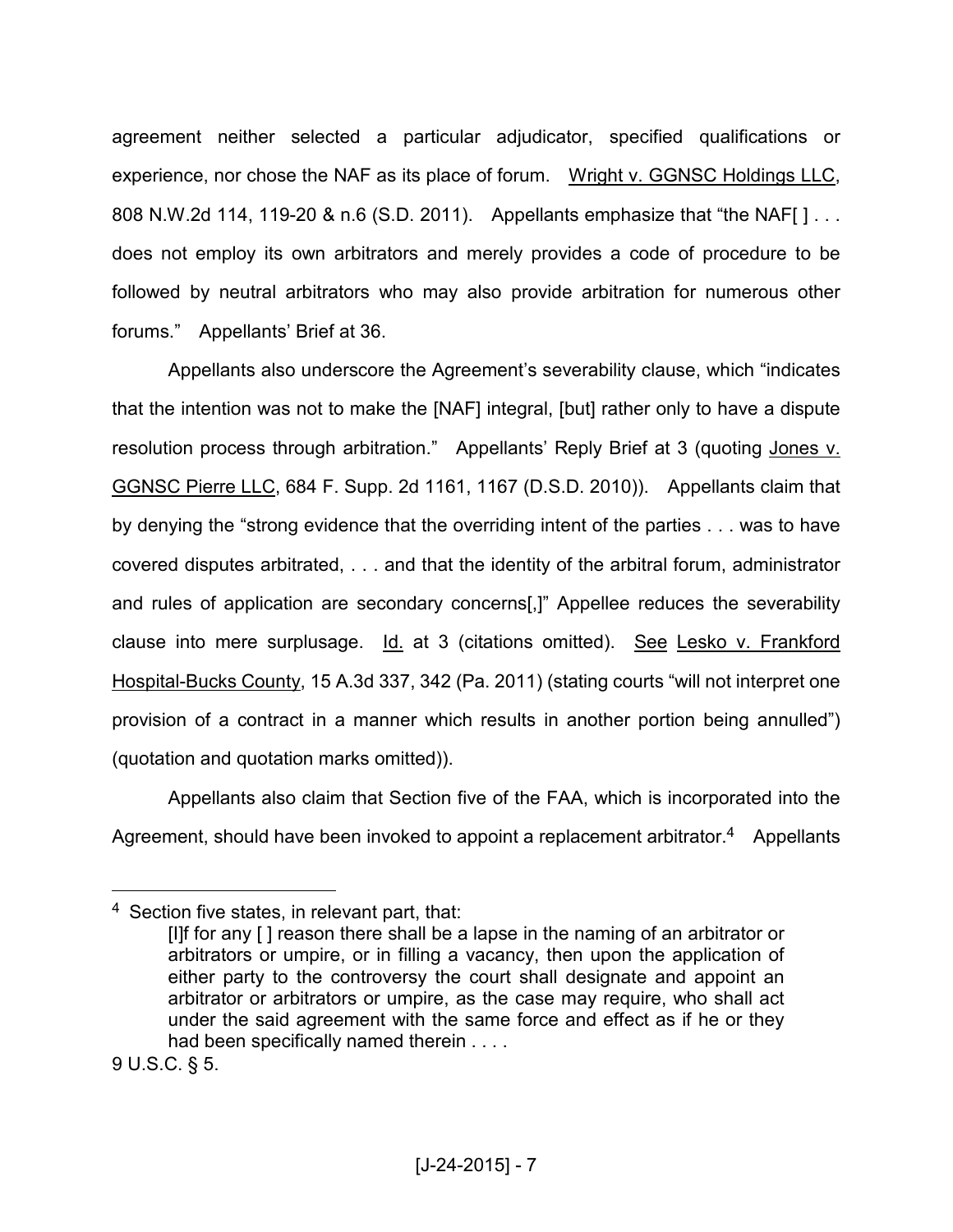assert that a court should only decline to appoint a substitute arbitrator and cancel the entire agreement if the choice of forum is "'so central to the arbitration agreement that the unavailability of that arbitrator [brings] the agreement to an end[,] . . . [in which case] the parties must have unambiguously expressed their intent not to arbitrate [their disputes] in the event that the designated [arbitral] forum is unavailable.'" Appellants' Brief at 39 (emphasis omitted) (quoting Khan v. Dell, Inc., 669 F.3d 350, 354 (3d Cir. 2012) (quotation marks and citations omitted)).<sup>5</sup> Appellants note that Section five has even "been used to supply particulars to an arbitration agreement where none are present." Appellants' Reply Brief at 11 (citation omitted).

 Appellants further maintain the FAA "embodies an emphatic federal policy in favor of arbitral dispute resolution" that courts have consistently supported. Appellants' Brief at 40 (citing AT&T Mobility LLC v. Concepcion, 563 U.S. 333, 131 S. Ct. 1740, 1745 (2011) (noting the FAA's "liberal federal policy favoring arbitration agreements, notwithstanding any state substantive or procedural policies to the contrary") (citation omitted)). See Southland Corp. v. Keating, 465 U.S. 1, 16, 104 S. Ct. 852, 861 (1984) (stating the FAA is "intended to foreclose state legislative attempts to undercut the enforceability of arbitration agreements") (footnote omitted)). Appellants argue that Pennsylvania policy favors the underpinnings of the FAA as well. Appellants' Brief at 41 (citing Salley v. Option One Mortgage Corp., 925 A.2d 115, 118-19 (Pa. 2007) (acknowledging the FAA's "relevance" in arbitration agreements)). Appellants therefore claim that Stewart "runs afoul" of the Supremacy Clause by failing to "address the unique significance of the FAA." Id. In addition, Appellants stress that in Marmet Health Care

<sup>&</sup>lt;sup>5</sup> Appellants note that the Stewart court relied on language contained in Khan v. Dell, Inc., 2010 WL 3283529 (D.N.J. Aug. 18, 2010), that was reversed by the Third Circuit Court of Appeals "and held that the unavailability of the NAF did not warrant invalidating the arbitration agreement." Appellants' Brief at 44 (citing Khan, 669 F.3d at 356-57).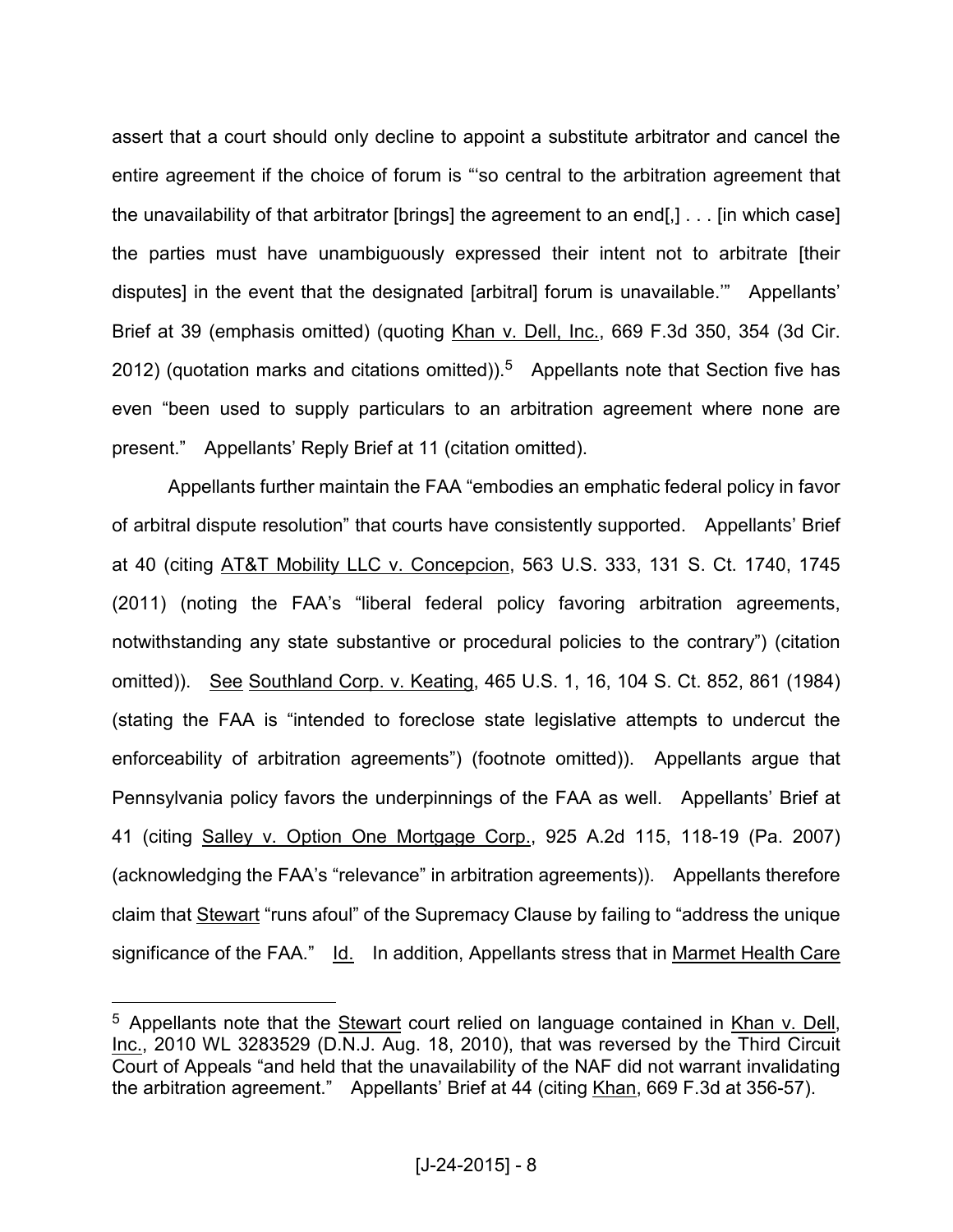Center, Inc. v. Brown, \_\_\_ U.S. \_\_\_, 132 S. Ct. 1201 (2012), the U.S. Supreme Court rebuked the West Virginia Supreme Court for finding that the FAA did not override state public policy against binding arbitration agreements pursuant to personal injury and wrongful death suits and ordered that court, on remand, to "consider whether, absent that general public policy, the arbitration clauses . . . are unenforceable under state common law principles that are not specific to arbitration and pre-empted by the FAA." Marmet, U.S. at 132 S. Ct. at 1204. Accordingly, Appellants claim that under the guise of "public policy concerns," Appellee "seeks to carve out a general 'nursing home' exception to the enforceability of arbitration agreements . . . ." Appellants' Brief at 43.

 Finally, Appellants maintain that Appellee's admissions "unequivocally demonstrate[ ]" that the NAF provision was non-integral to the Agreement. Id. at 22. Appellants highlight that Appellee testified that she did not read the Agreement, much less understand and form an opinion on its NAF provision. In addition, Appellants remark that in Jones, the court found a similar provision enforceable because the plaintiff signed the agreement on her mother's behalf without reviewing or negotiating its terms. Id. at 24 (citing Jones, 684 F. Supp. 2d at 1168; Meskill, 862 F. Supp. 2d at 975 (noting the lack of evidence that "the 'exclusive' designation of the NAF was an important consideration to . . . [the plaintiff]" and that the record did not indicate "[the plaintiff] was even aware of the NAF (or its Code) when he signed the Arbitration Agreement")). Appellants fault the Superior Court for "excus[ing Appellee's] failure to read the Agreement due to the fact that she (mistakenly) believed that she was required to sign . . .." Id. Appellants claim this "twists" the burden of persuasion and would allow "any person who signs an otherwise valid arbitration agreement [to] later claim that a disputed provision is integral by simply testifying that he/she did not read it. . . ." Id. at 25-26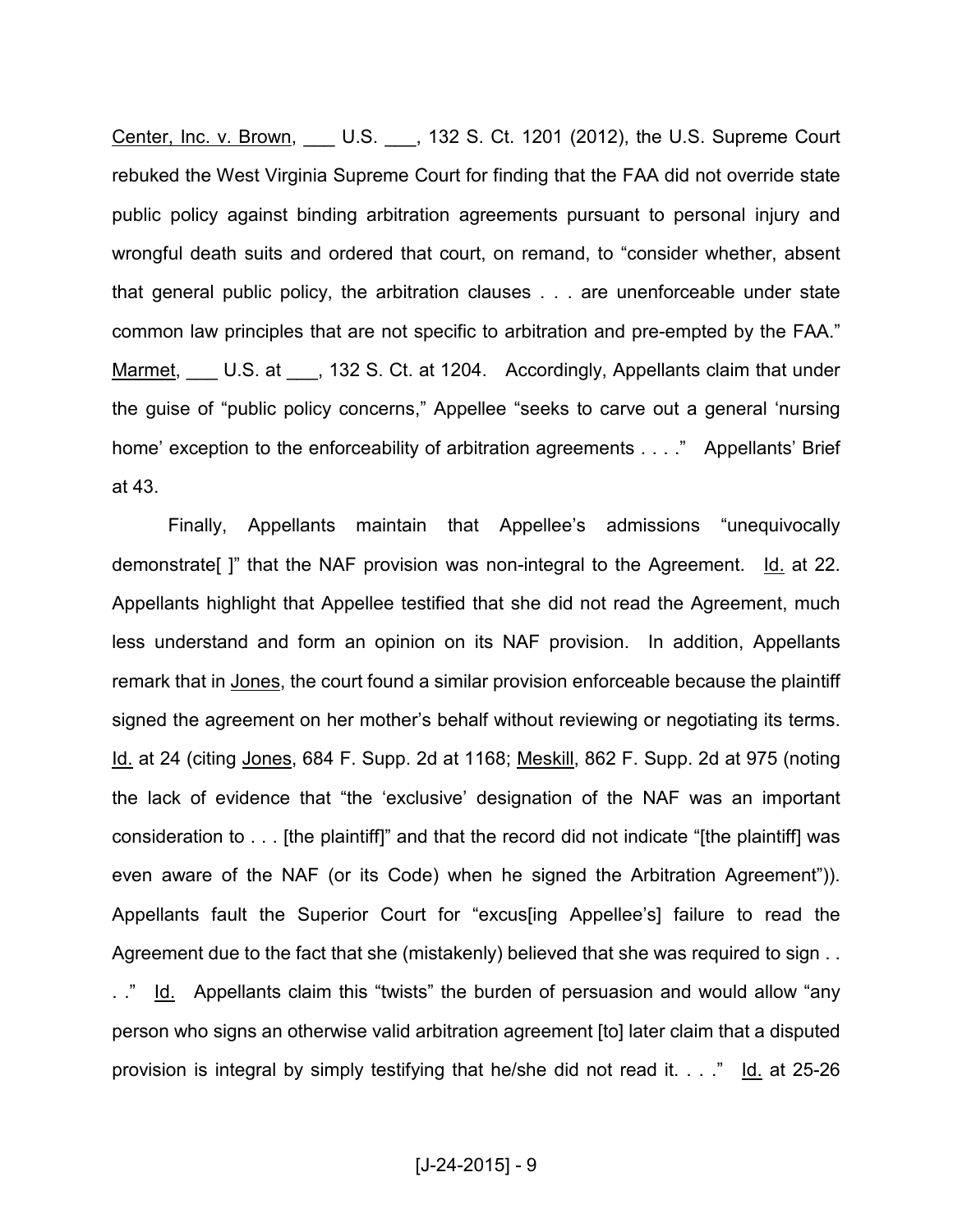(citing Standard Venetian Blind Co. v. American Empire Ins. Co., 469 A.2d 563, 566 (Pa. 1983) (stating that barring fraud, failure to read a contract "is an unavailing excuse or defense and cannot justify an avoidance, modification or nullification of the contract") (internal quotations omitted)). Appellants add that this violates the U.S. Supreme Court's mandate that courts interpret arbitration agreements "on an equal footing with other contracts[.]" Id. at 18 (quotation omitted).

 Anticipating Appellee's counterargument that her testimony is inadmissible because the Agreement is unambiguous, Appellants assert that parol evidence is only forbidden "to explain or vary the terms of the contract."  $Id.$  at 28 (quoting Yocca v. Pittsburgh Steelers Sports, Inc., 854 A.2d 425, 437 (Pa. 2004) (quotation marks omitted)). Rather, Appellants offer the testimony "for the purpose of demonstrating that even if a NAF arbitrator *were* required then the Agreement may still be enforced because that term was not 'integral' to either party." Id. at 29-30 (emphasis in original) (citation omitted).

 Appellants maintain there are other "compelling reasons" for admission of the testimony because the Agreement does not specify which terms are integral and is ambiguous regarding whether the parties intended to adjudicate disputes exclusively before an NAF arbitrator. Id. at 31-32 (citing Metzger v. Clifford Realty Corp., 476 A.2d 1, 5 (Pa. Super. 1984) (stating that "[w]here the language of the written contract is ambiguous, extrinsic or parol evidence may be considered to determine the intent of the parties"); Bickley v. Bickley, 447 A.2d 1025, 1029 (Pa. Super. 1982) (noting that "where a document is silent on a particular subject, it may be proved by parol evidence of what took place at the time of execution")). Appellants also argue that Appellee waived any claim that her testimony is inadmissible by not objecting to its introduction and add that she has opened the door to its use since "her failure to read the Agreement is the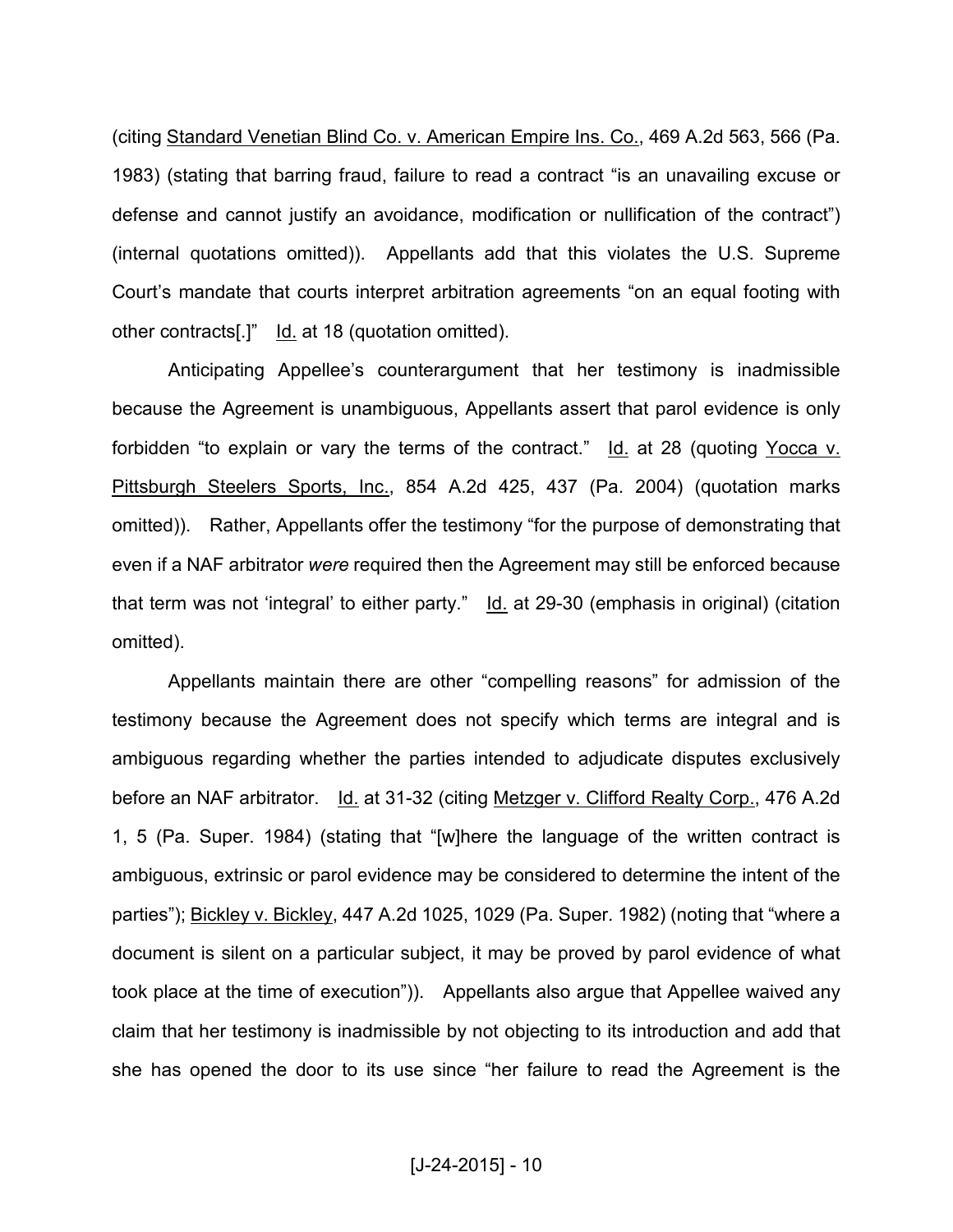primary basis upon which the Superior Court has found the terms . . . to be integral." Id. at 33 (citation omitted). See Pellegrene v. Luther, 169 A.2d 298, 300 (Pa. 1961) (failure to object to the introduction of parol evidence results in waiver)).

### **2. Appellee**

Appellee counters that the Superior Court's decisions in Stewart and herein were correctly decided because the NAF provisions "are clearly essential" to the Agreement since, by its own terms, only the NAF can administer its rules and procedures. Appellee's Brief at 18. Appellee also claims the FAA cannot rescue the Agreement because its "lapse" provision triggers only when the arbitrator is unavailable, not the forum. Appellee further asserts that even if it were admissible, her deposition testimony has no probative value in relation to a contractual ambiguity.

 After reiterating the Superior Court's reasoning in Stewart, Appellee remarks that its holding "'is supported by a majority of decisions that have analyzed language similar to that in the Agreement.'" Id. at 24 (quotation, quotation marks, and footnote omitted).<sup>6.7</sup> Appellee highlights that in **Stewart** the Superior Court rejected decisions of

 $6$  Appellee also claims that because the Agreement was signed eight months after the NAF stopped accepting cases pursuant to the consent decree, the contract is premised on a mistake of fact and is therefore voidable. Appellee's Brief at 31. Appellants counter that this argument is waived because "mistake of fact is an affirmative defense that must be pled with particularity, which was not done when Appellee initially opposed the preliminary objections seeking to compel arbitration." Appellants' Reply Brief at 8 (citing Book Metals Corp. v. Sitkin Smelting & Refining, Inc., 385 A.2d 504, 505-06 (Pa. Super. 1978)). Appellee correctly notes that "[t]his Court may affirm on any valid basis and is not limited to grounds raised by the parties." Appellee's Brief at 1. See, e.g., Alderwoods (Pennsylvania), Inc. v. Duquesne Light Co., 106 A.3d 27, 41 n.15 (Pa. 2014) (stating "an appellate court may *affirm* for any reason appearing as of record") (citation omitted) (emphasis in original)). However, neither the issues before this Court nor the Stewart decision is premised upon mistake of fact which is a separate concern that has been briefed and argued by the parties in cursory fashion. Since we affirm the order of the Superior Court on adequate and independent bases, this issue needs no further review.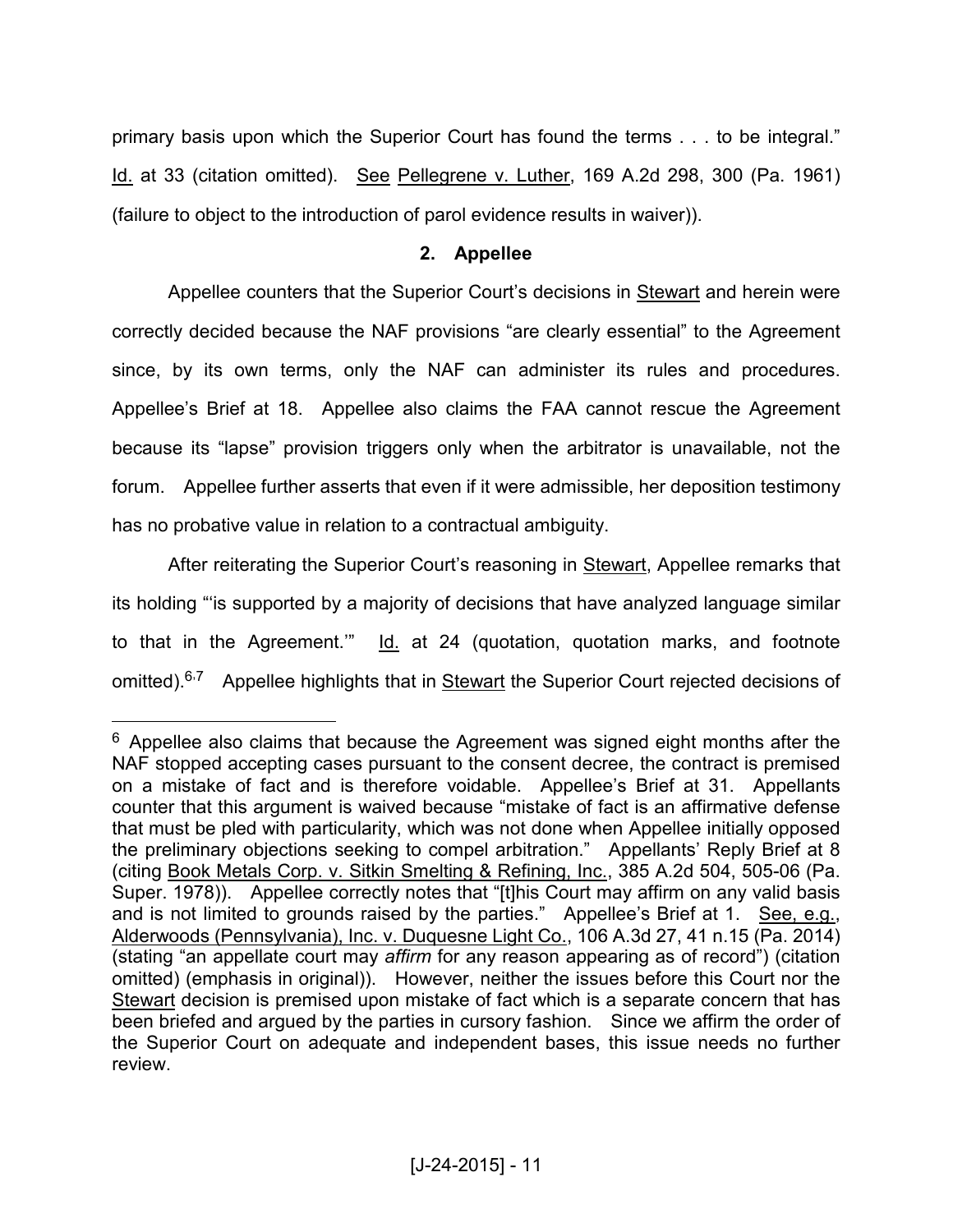jurisdictions that reached divergent conclusions including the South Dakota federal district court in Jones, which the Stewart court characterized as "'plac[ing] undue focus on extrinsic and/or collateral evidence of the parties' intent.'" Id. (quoting Stewart, 9 A.3d at 221). Appellee notes that the Stewart court also criticized the Jones court for "'violat[ing] cardinal contract principles by failing to view the plain language of the Agreement as the principle evidence of the parties' intent . . . ."" Id. (quoting Stewart, 9 A.3d at 220). Appellee emphasizes that Appellants cite to similar "cherry-picked cases from outside jurisdictions" that are incompatible with the Pennsylvania parol evidence rule. Id. at 25. Based on the Stewart court's findings, Appellee argues that the severability clause is irrelevant since "the NAF Code specifically allows the parties to pursue their 'legal remedies' in court." Id. at 27 (citing Miller v. GGNSC Atlanta, LLC, 746 S.E.2d 680, 687 (Ga. Ct. App. 2013) (finding in an analogous case that "if the NAF is unavailable, the parties are free to seek legal remedies--i.e., to file a traditional lawsuit")).

 Appellee adds that beyond "espousing the FAA's policy in favor of arbitration," Appellants fail to show why the FAA warrants reversal. Id. at 43. Appellee asserts

<sup>(...</sup>continued)

 $7$  The PAJ emphasizes that most courts have deemed Appellants' Agreement unenforceable due to the unavailability of the NAF and its Code of Procedure. PAJ's Brief at 23 (citing Licata v. GGNSC Maiden Dexter, LLC, 29 Mass. L. Rep. 467, 2012 WL 1414881, at \*8 (Mass. Super. 2012) (finding the NAF integral based on "the emphatic language identifying [the] NAF and incorporating the NAF Code of Procedure," its "very specific set of rules and procedures," and mandate that "arbitrators must be members of [the] NAF and are the only people authorized to administer the Code"), affirmed as to other grounds, 2 N.E.3d 840 (Mass. 2014); GGNSC Tylertown, LLC v. Dillon, 87 So.3d 1063, 1066 (Miss. Ct. App. 2011) (finding "the forum in the agreement . . . is no longer available and we decline to order the lower court to pick a forum not anticipated by either party") (internal quotations and citations omitted); Geneva-Roth, Capital, Inc. v. Edwards, 956 N.E.2d 1195, 1203 (Ind. App. 2011) (finding that "by drafting the agreement and presenting the non-negotiable terms to [the other party], [the drafter] demonstrated that it wanted to ensure that only the NAF would administer any arbitration that arose under the agreement"), cert. denied, 133 S. Ct. 650 (2012)).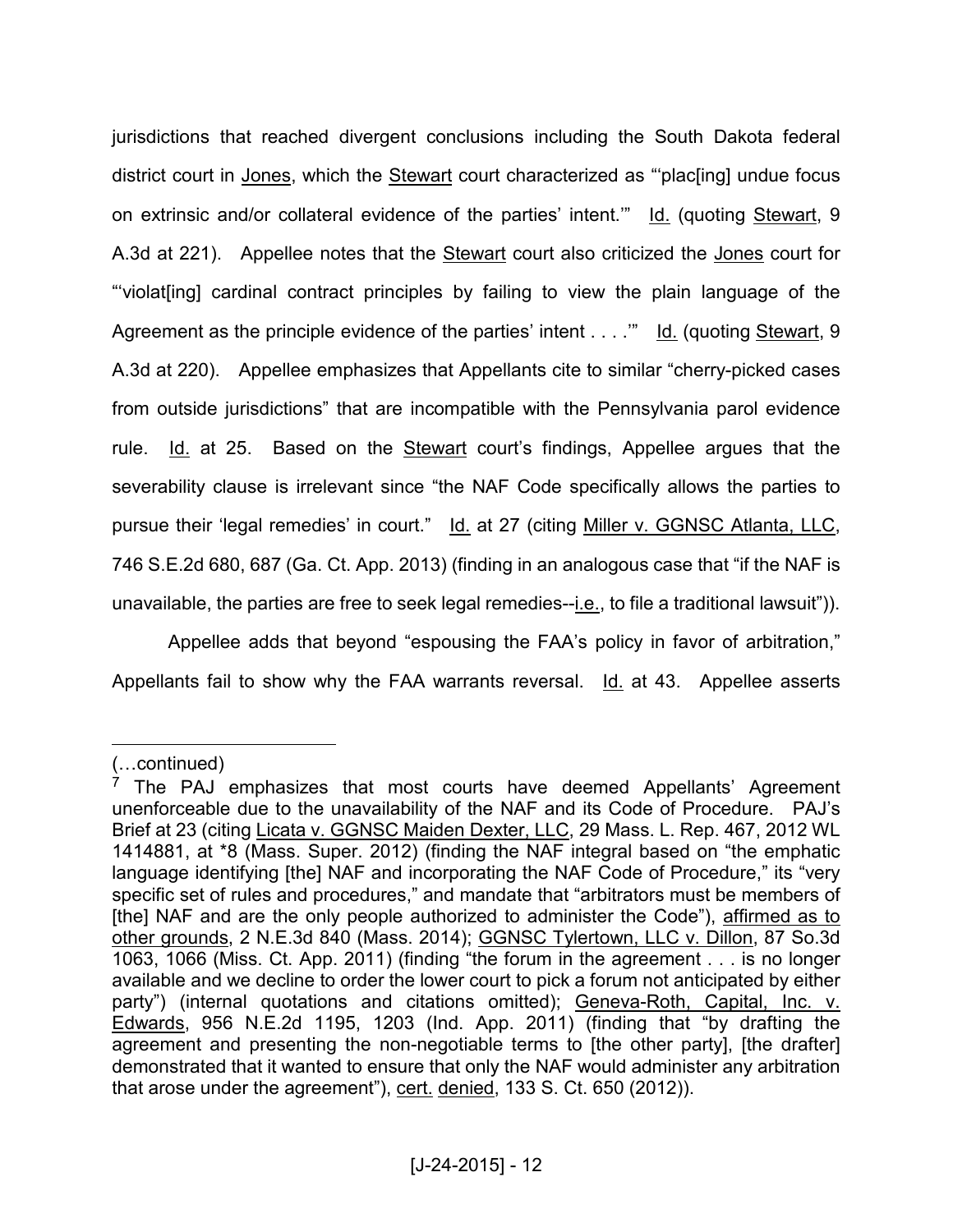that despite Appellants' claims to the contrary, they seek to give arbitration agreements greater deference than ordinary contracts. Id. at 43-44 (citing Prima Paint Corp. v. Flood & Conklin Manufacturing Co., 388 U.S. 395, 404 n.12, 87 S. Ct. 1801, 1806 n.12 (1967) (noting FAA arbitration agreements are "as enforceable as other contracts, but not more so"); Salley, 925 A.2d at 118-19 (noting Congress sought to place arbitration agreements "upon the same footing as other contracts")). Appellee also argues that the reach of Section five is limited to "[the] appoint[ment of] an alternative arbitrator, not an alternative arbitration forum" and cannot supersede the terms of the Agreement. Id. at 44 (citing In re Salomon Inc. Shareholders' Derivative Litigation, 68 F.3d 554, 561 (2d Cir. 1995) (finding courts cannot "use [Section five] to circumvent the parties' designation of an exclusive arbitral forum")).<sup>8</sup>

 Appellee declares Appellants' reliance on Marmet is misplaced, emphasizing that "the Supreme Court overturned a '*categorical rule* prohibiting arbitration of a particular type of claim' in West Virginia."  $Id.$  at 47 (emphasis in brief) (quoting Marmet,  $U.S.$ at , 132 S. Ct. at 1203-04). Rather, the West Virginia Supreme Court was free to determine whether "the arbitration clauses . . . are unenforceable under state common law principles that are *not specific to arbitration* and pre-empted by the FAA." Id. (emphasis in brief) (quoting Marmet, \_\_\_ U.S. at \_\_\_, 132 S. Ct. at 1204). Appellee

<sup>&</sup>lt;sup>8</sup> The AAJ notes that "[i]n cases where an arbitrator has resigned or died during the course of an arbitration, federal courts have held that [S]ection [five] of the FAA authorizes the court to fill the void by appointing a substitute arbitrator." AAJ's Brief at 27 (citing WellPoint, Inc. v. John Hancock Life Ins. Co., 576 F.3d 643, 647 (7th Cir. 2009) (noting that Section five "sets forth a rule that applies to the mid-stream loss of an arbitrator")). By contrast, the AAJ underscores that Section five cannot apply where there has been a lapse in the administrator. Id. at 27-28 (citing Martinez v. Master Protection Corp., 12 Cal. Rptr. 3d 663, 675 (Cal. Ct. App. 2004) (noting under California's analogous state arbitration law that its equivalent provision "does not permit the trial court to choose an alternative forum where the chosen forum refuses to hear the case")).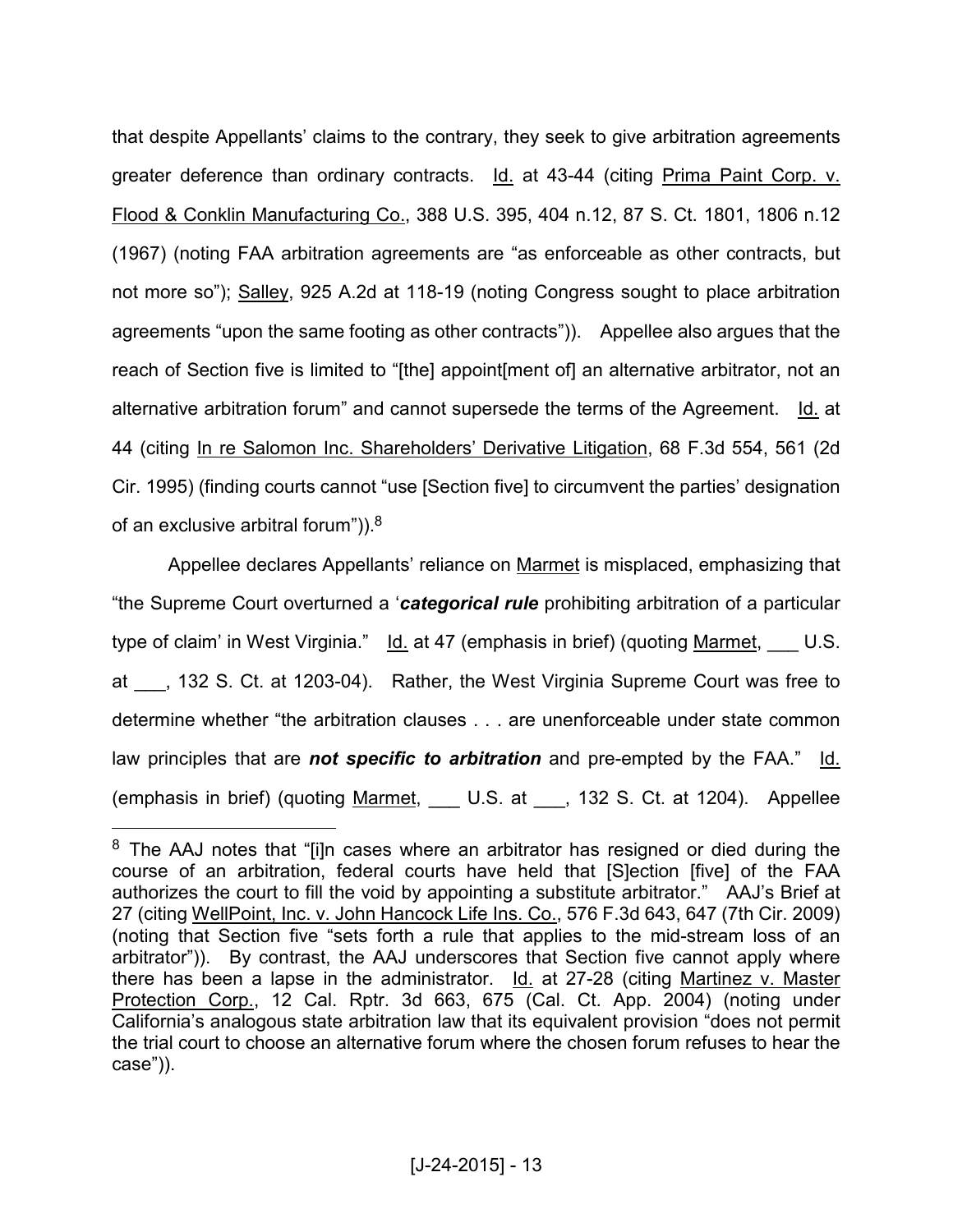therefore asserts that Marmet "*reinforces*" the Superior Court's holdings both here and in Stewart, based on "well-established 'state common law principles'" like the parol evidence rule that do not "specifically discriminate against arbitration agreements." Id. (emphasis in original).<sup>9</sup>

 Appellee contends if this Court looks beyond the clear and unambiguous language of the Agreement, her deposition testimony cannot be used as extrinsic evidence because it lacks evidentiary value. Id. at 32. While Appellee does not contest that she signed the Agreement before reading it, she asserts that her subjective appreciation of the NAF provision is irrelevant with regard to its integrality. Appellee underscores that the contract's terms are clear and hence dictate the intent of the parties as expressly written. Id. at 32-33 (citing Steuart v. McChesney, 444 A.2d 659, 661 (Pa. 1982) (barring ambiguity, "intent is to be discovered only from the express language of the agreement")). Appellee notes that the Agreement states: "[A]ny disputes between the parties '*shall* be resolved *exclusively* through binding arbitration' conducted 'in accordance with the [NAF] Code of Procedure, which is hereby incorporated into this Agreement . . . .' In turn, the NAF's Code of Procedure provides that '*only*' the NAF may administer its Code of Procedure." Id. at 35 (emphasis in original) (citations omitted). Appellee therefore argues that the Agreement's "explicit and mandatory language" and "express incorporation of the NAF Code" evince the parties' intent to

<sup>&</sup>lt;sup>9</sup> In Taylor v. Extendicare Health Facilities, Inc., 113 A.3d 317 (Pa. Super. 2015), the Superior Court found Marmet and the FAA did not preempt a state law requiring the consolidation of wrongful death and survival claims. The Superior Court therefore declined to bifurcate the plaintiff's claims against the defendant nursing care facility and compel arbitration with respect to the survival claim, which the arbitration agreement covered, based on the identical issues and the potential for inconsistent liability and duplicative damage determinations. Id. at 327. The Superior Court remarked that unlike in Marmet, "[t]he statute and rule at issue are not 'aimed at destroying arbitration' and do not demand 'procedures incompatible with arbitration."  $\underline{Id}$  at 327-28 (quoting Concepcion, 563 U.S. at \_\_\_, 131 S. Ct. at 1747-48).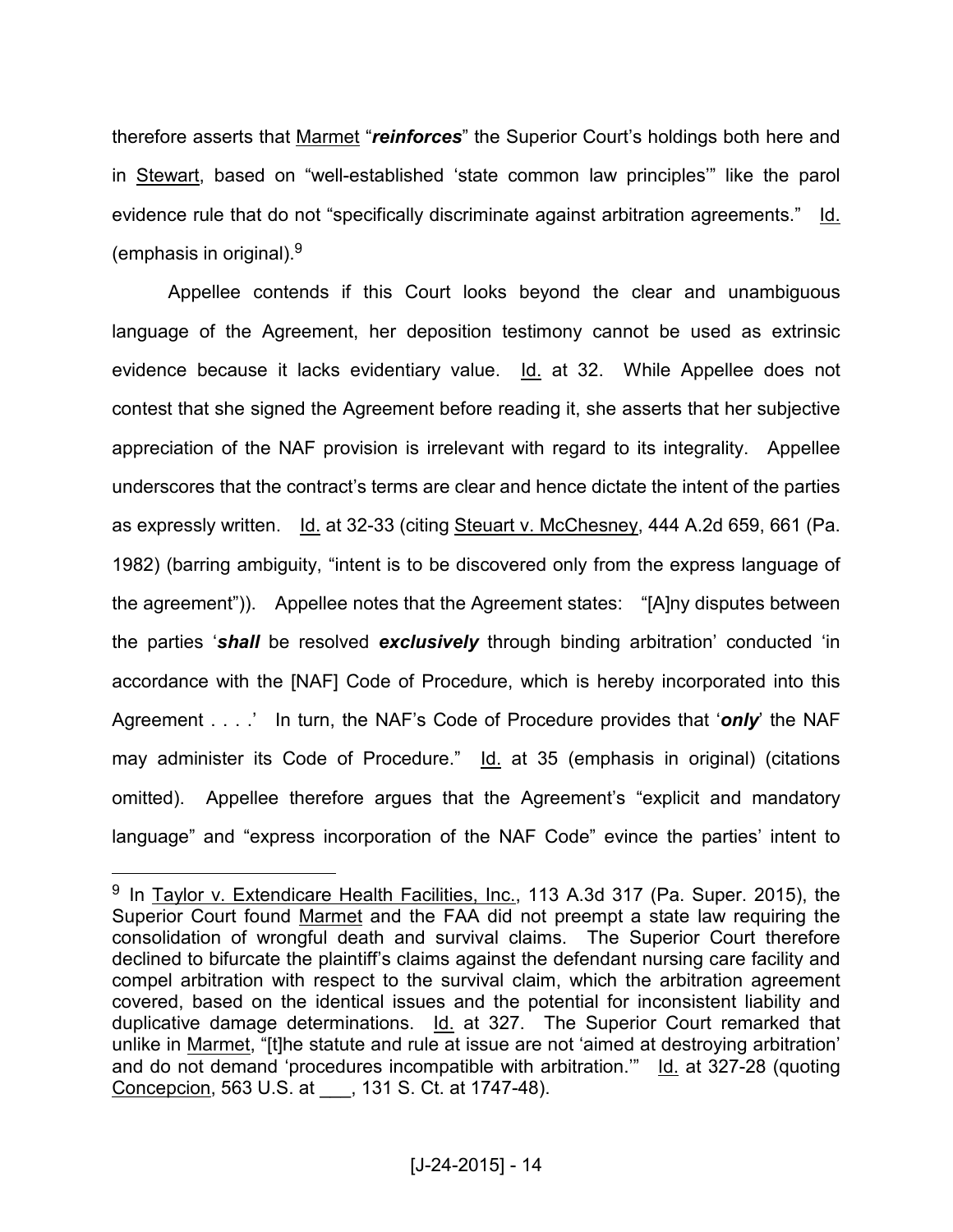arbitrate only before the NAF, making it integral regardless of the lack of express statement to that effect. Id. at 35.

 Conceding that no Pennsylvania court has explicitly addressed the issue, Appellee notes that many other jurisdictions have found a party's failure to read a contract does not negate the integrality of specific terms. Id. at 34 (citing Miller v. Lykes Bros. S.S. Co., Inc., 467 F.2d 464, 466 (5th Cir. 1972) (finding a contractual provision integral regardless of the appellants' failure to read the overarching agreement)). Appellee argues that finding otherwise would "carve out a new exception to the [p]arol [e]vidence [r]ule whereby a party claiming that a contractual term is integral must first produce extrinsic evidence of the subjective importance placed on the disputed term - notwithstanding the non-ambiguity of the *actual written term*." Id. at 37-38 (emphasis in original). See Pace Communications, Inc. v. Moonlight Design, Inc., 31 F.3d 587, 592 (7th Cir. 1994) (finding a rule "requir[ing] that parties discuss a contract's every term in order to be bound by it . . . would reward parties for their failure to read what they  $sign[.]$ ").

 Appellee further asserts that if this Court finds the Agreement unclear, her testimony still cannot be admitted under the parol evidence rule because Appellants' claim of ambiguity relates only to whether the parties agreed to arbitrate exclusively before the NAF. Appellee emphasizes that "[she] cannot say that she placed importance on *any* term in the agreement." Appellee's Brief at 41 (emphasis in original). Appellee therefore accuses Appellants of trying to "have it both ways" by "attempt[ing] to use [Appellee]'s statement that she did not read the Agreement to establish that the NAF designation is non-integral" while simultaneously "maintain[ing] that these same contractual terms demonstrate that [Appellee] clearly intended to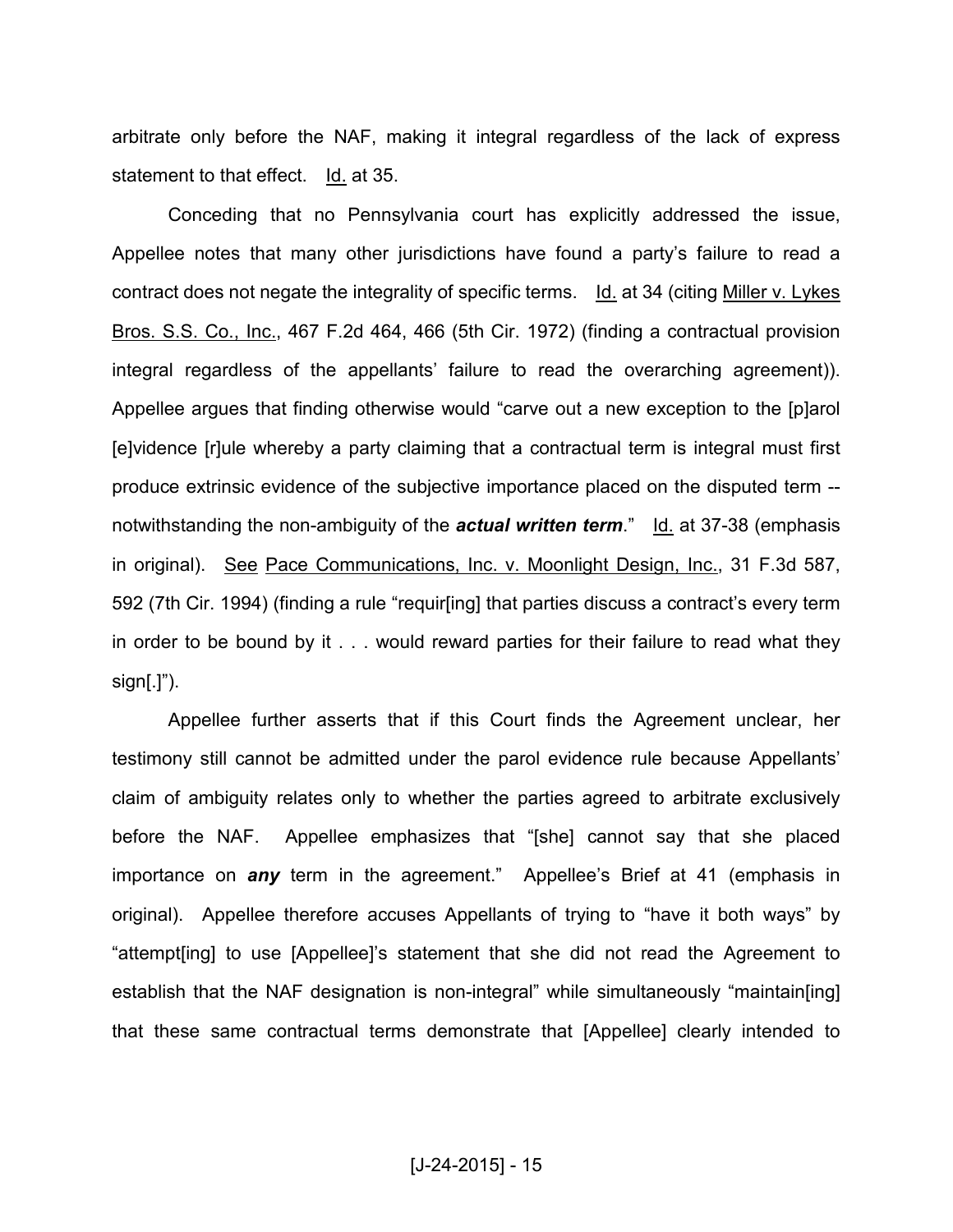arbitrate pursuant to the FAA."  $\overline{Id}$ . at 42.<sup>10</sup> Instead, Appellee asserts that the contract should be construed against the drafter. Id. at 33 n.28 (citing Bucks Orthopaedic Surgery Associates, P.C. v. Ruth, 925 A.2d 868, 872 (Pa. Super. 2007) (stating "[a]rbitration agreements are contracts and should be interpreted using contract principles . . . . [W]here an ambiguity exists, courts are free to construe the ambiguity against the drafter")).<sup>11</sup>

### **B. Standard of Review and Relevant Law**

 Issues of contractual interpretation are questions of law. Accordingly, this Court's standard of review is de novo and its scope is plenary. McMullen v. Kutz, 985

<sup>10</sup> Responding to Appellants' claim that she "waived" the invocation of the parol evidence rule by using her testimony regarding other aspects in the case that are not currently before this Court, Appellee argues "if [ ] extrinsic evidence is admitted over objection or without objection, the question still remains for decision by the court whether . . . [the] extrinsic [evidence] . . . can in law be effective to add to, subtract from or vary the terms of the writing." Appellee's Brief at 41 n.33 (quoting 32A C.J.S. Evidence § 1406). As implied infra, we find the issue of waiver irrelevant based on the testimony's lack of probative value.

<sup>&</sup>lt;sup>11</sup> The AARP offers additional policy rationales for construing the Agreement against Appellants. Describing the nursing care facility admission process as "an 'emotionally-charged, stress-laden event,'" the AARP focuses on the "grossly superior bargaining power, knowledge, and control" such facilities have over the formation of arbitration agreements. AARP's Brief at 11-12 (quoting Podolsky v. First Healthcare Corp., 58 Cal. Rptr. 2d 89, 101 (Cal. Ct. App. 1996)). The AARP emphasizes that these agreements are drafted with the aid of expert professionals and presented to people who "have probably never before seen a nursing facility contract, let alone read the arbitration provisions contained therein." Id. at 13 (citing S. Rep. No. 110-518, pt. I.B. (2008), available at http://gpo.gov/fdsys/pkg/CRPT-110srpt518/ html/CRPT-110srpt518.htm. Prospective residents and their families, by contrast, almost always lack the benefit of counsel to inform them they may decline to agree to pre-dispute arbitration without penalty, much less negotiate the terms of the agreement. Id. at 13-14. The AARP therefore asserts that "it is difficult for potential residents and their families, faced with the crises accompanying admission to a nursing facility, to make informed decisions about the numerous provisions contained in an admissions contract[.]" Id. at 15. As a result, "it is vitally important to ensure that agreements to arbitrate future disputes between nursing facilities and residents are enforced fairly so that residents can avail themselves of all available avenues of redress for abuse and neglect." Id. at 16.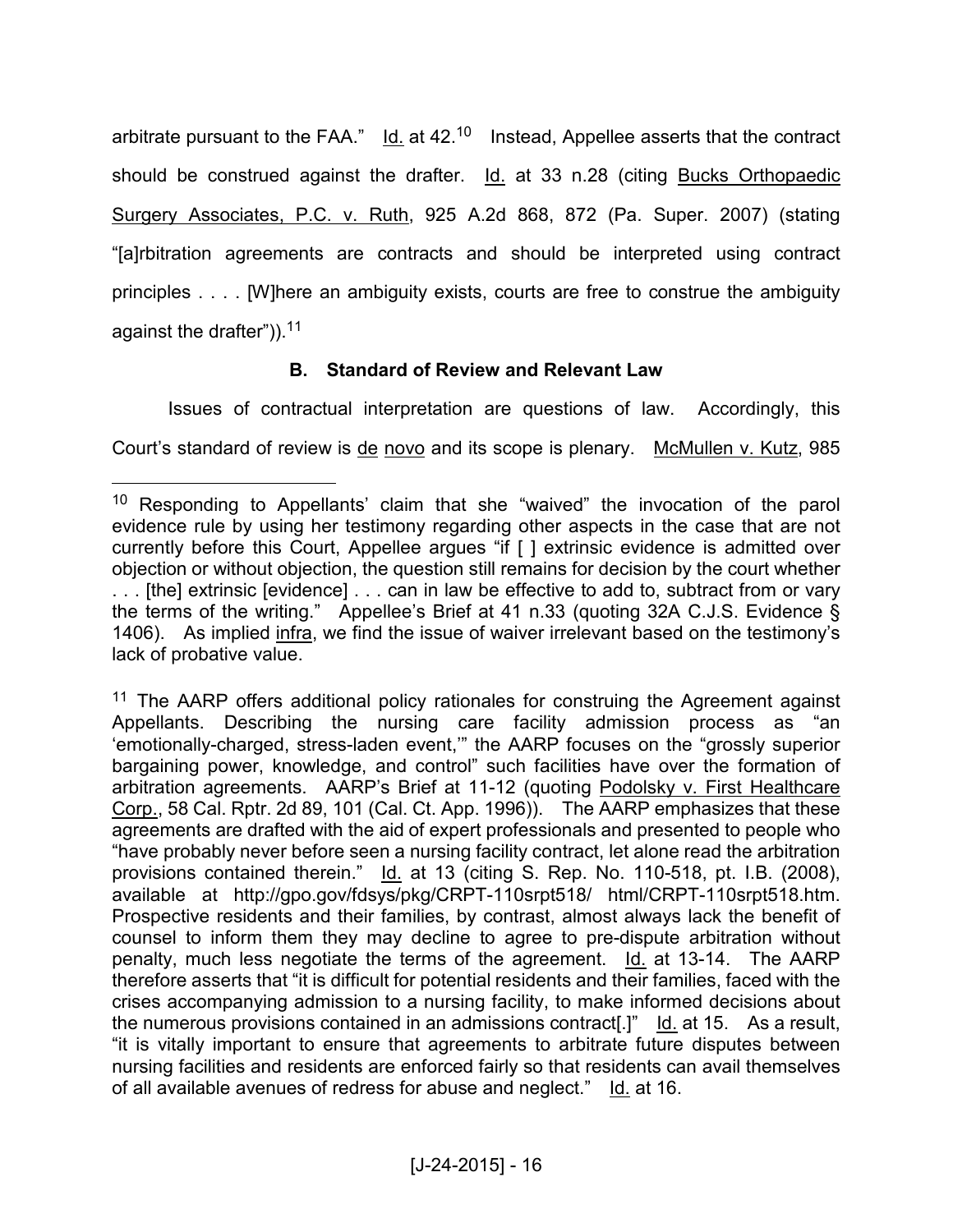A.2d 769, 773 (Pa. 2009). A contract shall be interpreted in accordance with the parties' intent. Lesko, 15 A.3d at 342. When a written contract is clear and unambiguous, the parties' intent is contained in the writing itself. Insurance Adjustment Bureau, Inc. v. Allstate Ins. Co., 905 A.2d 462, 468 (Pa. 2006); Hutchison v. Sunbeam Coal Corp., 519 A.2d 385, 390 (Pa. 1986). A party will be bound by this writing regardless of whether he or she read and fully understood its terms. See generally Samuel-Bassett v. Kia Motors America, Inc., 34 A.3d 1, 25 (Pa. 2011). A court cannot alter these terms "under the guise of construction." Delaware County v. Delaware County Prison Employees Independent Union, 713 A.2d 1135, 1138 (Pa. 1998). Unless otherwise specified, a contract's language shall be given its plain and ordinary meaning. TruServ Corp. v. Morgan's Tool & Supply Co., 39 A.3d 253, 260 (Pa. 2012).

 Parol evidence is only admissible to resolve ambiguities, though ambiguities may be "latent [and] created by extrinsic or collateral circumstances." Adjustment Bureau v. Allstate, 905 A.2d at 468 (citing Steuart, 444 A.2d at 663). An ambiguity is present if the contract may reasonably be construed in more than one way. Kripp v. Kripp, 849 A.2d 1159, 1163 (Pa. 2004). When examining the intentions of the parties in relation to an ambiguity, "the court must look at the circumstances under which the [contract] was made." In re Estate of Quick, 905 A.2d 471, 475 (Pa. 2006) (quotation and quotation marks omitted). Any ambiguities shall be construed against the contract drafter. Shovel Transfer and Storage, Inc. v. Pennsylvania Liquor Control Bd., 739 A.2d 133, 139 (Pa. 1999).

The severability of a contract may be apparent from its explicit language. Jacobs v. CNG Transmission Corp., 772 A.2d 445, 452 (Pa. 2001). Regardless, "[t]he courts are not generally available to rewrite agreements or make up special provisions for parties who fail to anticipate foreseeable problems." In re Estate of Hall, 535 A.2d 47,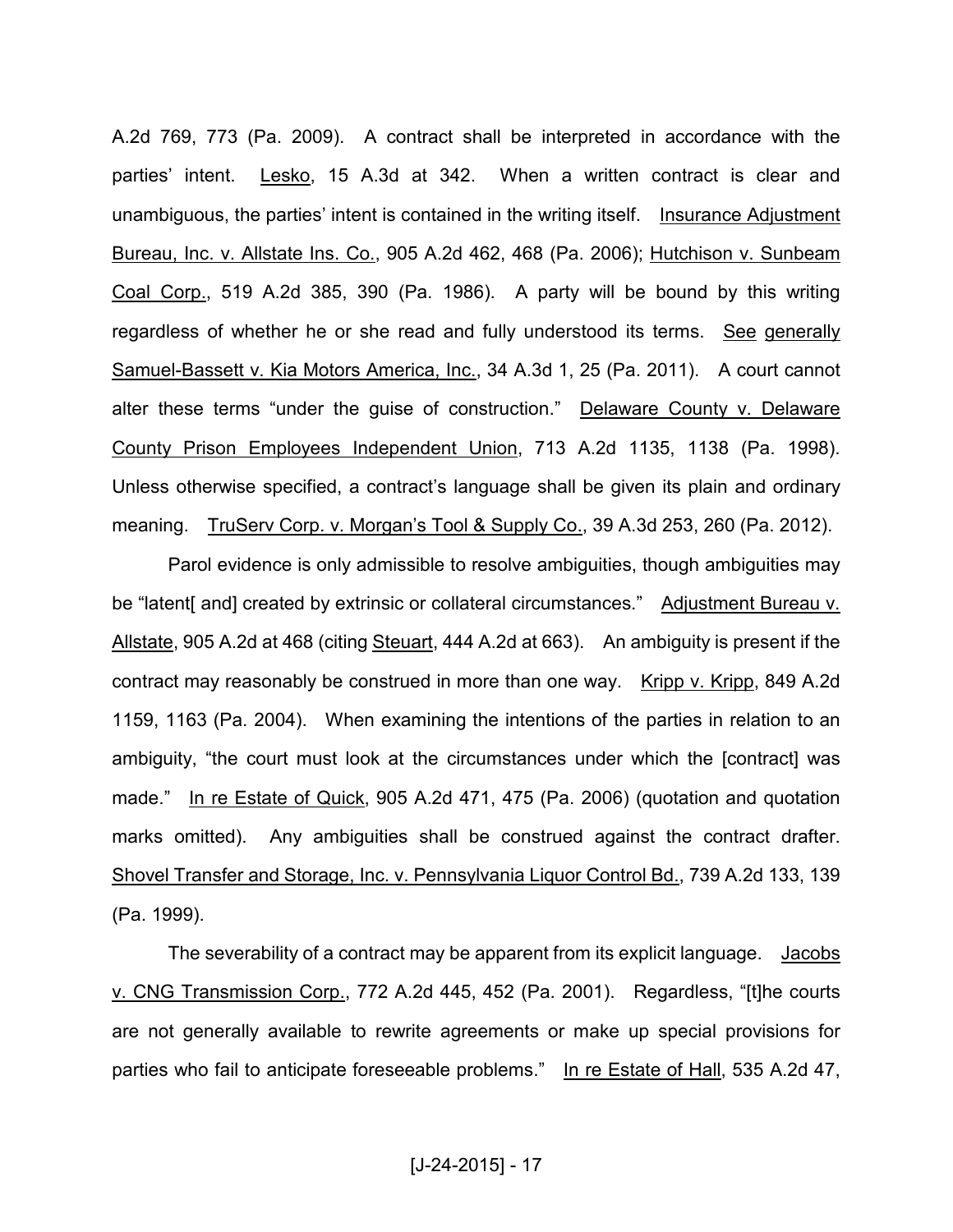56 n.7 (Pa. 1987). Arbitration clauses are no more or less valid, enforceable, or irrevocable than any other contractual provision. Borough of Ambridge Water Authority v. Columbia, 328 A.2d 498, 500 (Pa. 1974).

#### **C. Analysis**

 As noted supra, numerous cases involving similar agreements have been litigated across the nation. This case involves competing precedents: Appellee asks this Court to affirm Stewart and find, like the majority of our sister jurisdictions, that the NAF's participation was integral to the Agreement, which therefore cannot be salvaged by its severability clause, while Appellants urge this Court to follow the minority of jurisdictions which found arbitration was the overarching goal and need not be adjudicated by the NAF itself.

 The integrality of the NAF provision hinges in significant part on the weight and admissibility of Appellee's admissions. Addressing this issue at the forefront, we note that Appellants' liberal citations to non-controlling jurisdictions notwithstanding, Pennsylvania courts have perennially held:

[W]hen a written contract is clear and unequivocal, its meaning must be determined by its contents alone. It speaks for itself and a meaning cannot be given to it other than that expressed. Where the intention of the parties is clear, there is no need to resort to extrinsic aids or evidence. Hence, where language is clear and unambiguous, the focus of the interpretation is upon the terms of the agreement as *manifestly expressed* rather than as, perhaps, silently intended.

Lesko, 15 A.3d at 342 (quoting Steuart, 444 A.2d at 661) (emphasis in original).

 Assuming, arguendo, that Appellee's testimony is admissible to address a latent ambiguity, we find her failure to read the Agreement does not implicate the importance of its NAF provision; thus, her subjective understanding of the Agreement is irrelevant to this case. Appellee is not rewarded for hastily signing the Agreement, nor do her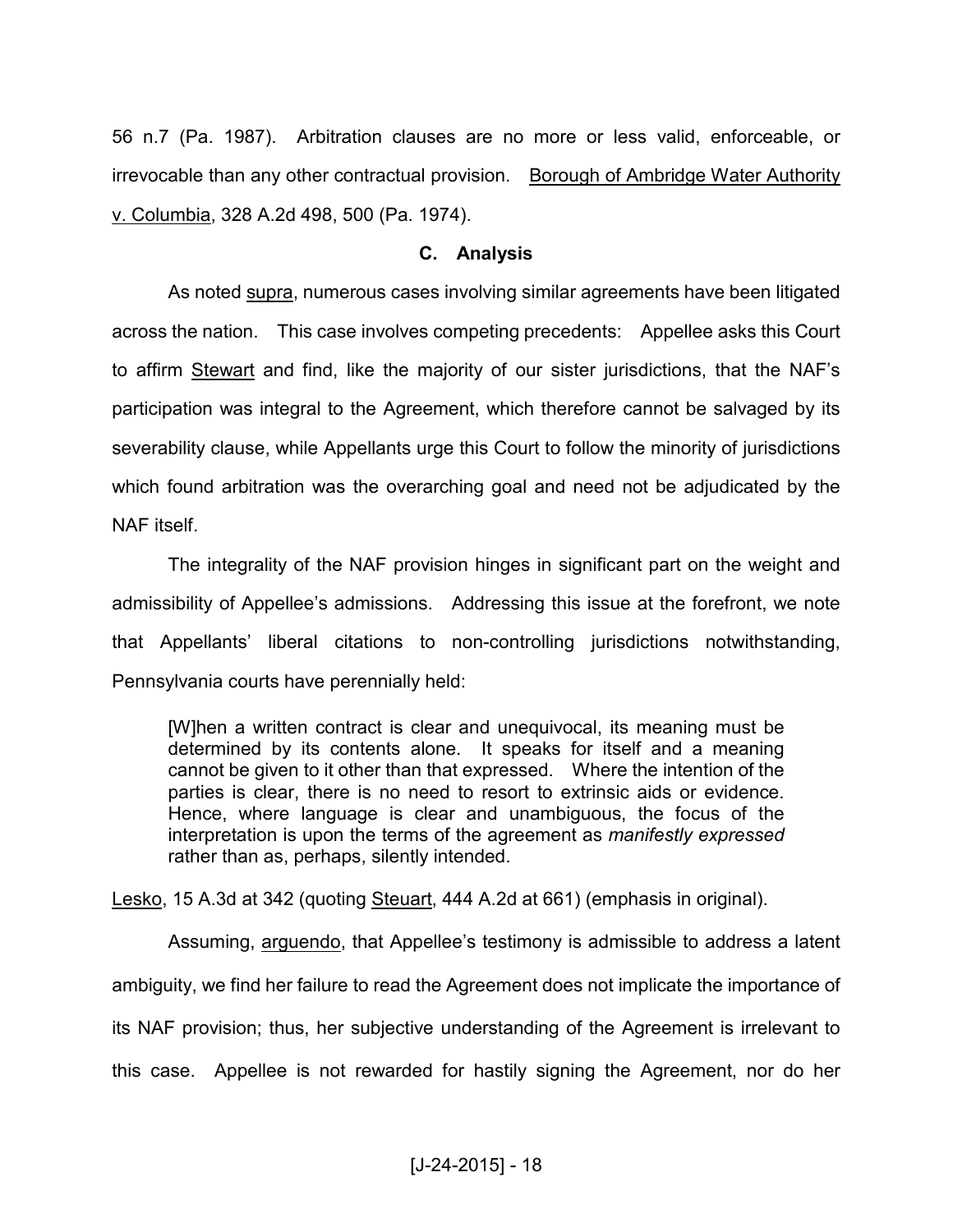actions implicate the mandate that "the party resisting arbitration bears the burden of proving that the claims at issue are unsuitable for arbitration." Green Tree Financial Corp.-Alabama v. Randolph, 531 U.S. 79, 91, 121 S. Ct. 513, 522 (2000) (citations omitted). Rather, we recognize that premising the integrality of a contractual term on the subjective understanding of a far less sophisticated non-drafting party is ill-advised public policy that would further distort an already lopsided balance of power. It follows, then, that a similarly situated non-drafting party could not use her failure to read as a means of disavowing an otherwise valid arbitration agreement.

 Furthermore, Appellants' desired interpretation would not place arbitration agreements on equal footing with other contracts. It would instead encourage drafting parties to forego integration clauses and excuse their failure to account for foreseeable issues within the four corners of the agreement by pointing to the less sophisticated party's inability to understand its terms. See Yocca, 854 A.2d at 436 ("An integration clause which states that a writing is meant to represent the parties' entire agreement is also a clear sign that the writing is meant to be just that . . . .") (citations omitted)).

 The Agreement provides that arbitration shall be conducted "exclusively . . . in accordance with the [NAF] Code of Procedure, which is hereby incorporated into this Agreement [J, ... [and that t] his agreement shall be governed [by] and interpreted under the [FAA], 9 U.S.C. Sections 1-16." R. 348a.12 As a result, the question of whether

<sup>12</sup> The provision stating "**THE PARTIES UNDERSTAND AND AGREE THAT THIS CONTRACT CONTAINS A BINDING ARBITRATION PROVISION WHICH MAY BE ENFORCED BY THE PARTIES** . . . ." as fully quoted in n.1 supra, is not dispositive of the fact that "[t]he overriding purpose of the Agreement is to resolve disputes by arbitration and not through judicial litigation," Appellants' Brief at 9, because "in determining the intent of the contracting parties, all provisions in the agreement will be  $(continued...)$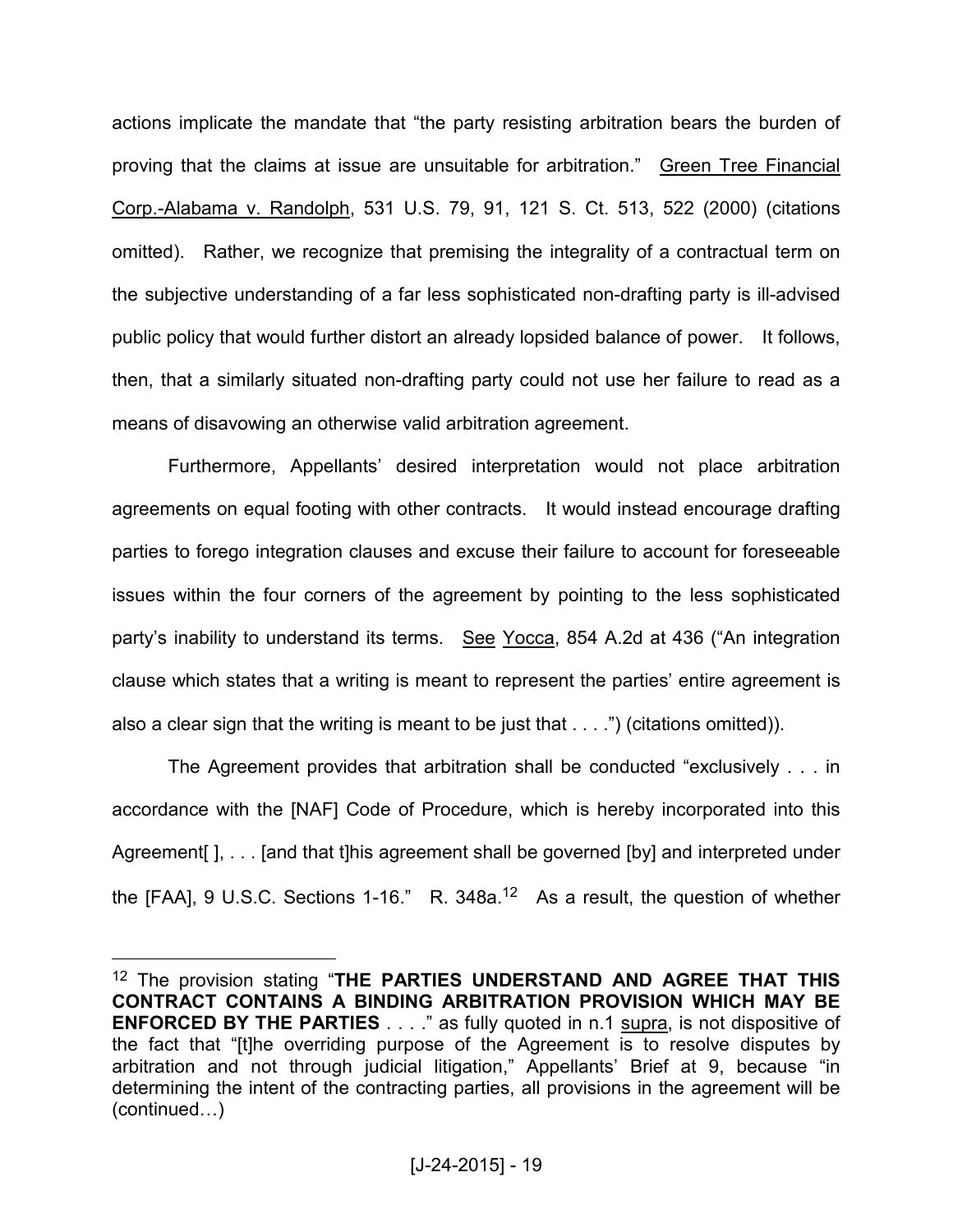Appellants can compel arbitration must be answered by the relevant NAF and FAA provisions, not the subjective intent of the parties. We decline to read an ambiguity into an agreement that could easily have been addressed by Appellants within its express terms. See Steuart, 444 A.2d at 662 (noting "[t]he court may not rewrite the contract for the purpose of . . . mak[ing] for [the parties] a better contract than they chose, or saw fit, to make for themselves, . . . because it later appears that a different agreement should have been consummated in the first instance  $\dots$ .").<sup>13</sup>

Turning to the NAF Code of Procedure, Rule 1(A) states:

Parties who contract for or agree to arbitration provided by the Forum or this Code of Procedure agree that this Code governs their arbitration proceedings, unless the Parties agree to other procedures . . . . This Code shall be administered only by the [NAF] or by any entity or individual providing administrative services by agreement with the [NAF].

NAF Code, Rule 1(A). Although Appellants emphasize that the NAF is not required to administer and **apply** the Code, this is a distinction without a difference. Besides the fact that per the consent decree no NAF entity may "[a]dminister or process any new Consumer Arbitration," Black's Law Dictionary defines "administer" as "[t]o manage (work or money) for a business or organization." Consent Decree, State of Minnesota v. National Arbitration Forum (No. 27-CV-09-18550, Minn. Dist. Ct., July 17, 2009); BLACK'S LAW DICTIONARY 52 (10th ed. 2014). "Manage," in turn, is defined as "[t]o

<sup>(...</sup>continued)

construed together and each will be given effect." LJL Transp., Inc. v. Pilot Air Freight Corp., 962 A.2d 639, 647 (Pa. 2009). See also Capek v. Devito, 767 A.2d 1047, 1050 (Pa. 2001) (stating "[a]n interpretation will not be given to one part of the contract which will annul another part of it") (internal quotation marks and quotation omitted)).

<sup>&</sup>lt;sup>13</sup> We acknowledge the line of precedent that states "[a] contract is ambiguous if it is reasonably susceptible of different constructions and capable of being understood in more than one sense." Hutchison, 519 A.2d at 390 (citing Metzger, 476 A.2d at 5). However, we decline to broadly apply that principle in the instant case.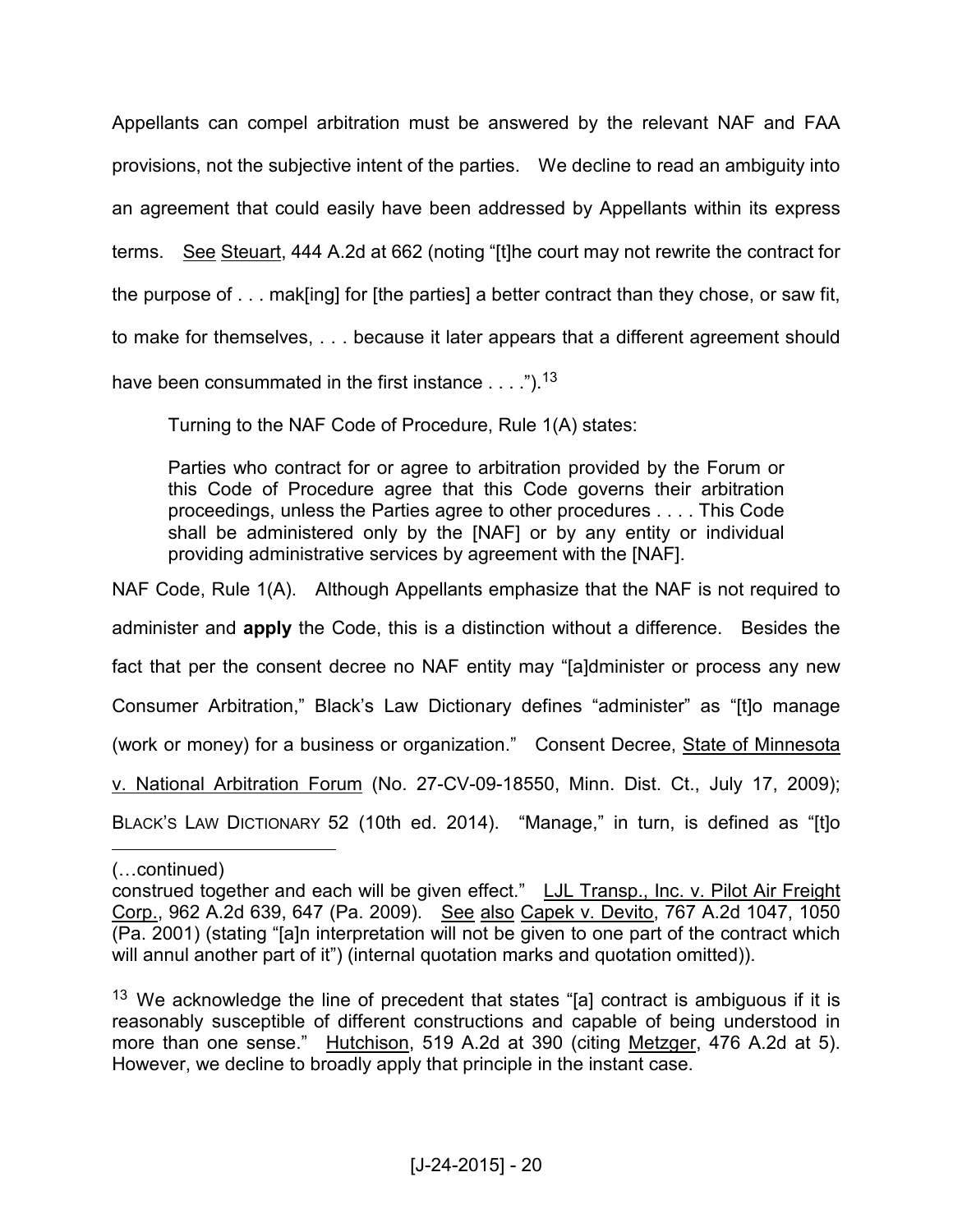conduct, control, carry on, or supervise." Id. at 1103-04. The NAF no longer does any of these things with respect to consumer arbitration disputes. In addition, the NAF Code defines an arbitrator as "[a]n individual selected in accord with the Code or an Arbitration Agreement to render Orders and Awards . . . ." NAF Code, Rule 2(F). The NAF Code also notes "[t]he National Arbitration Forum [et al.] constitute the administrative organizations conducting arbitrations under this Code." NAF Code, Rule 2(S).<sup>14</sup>

While the parties are free to select an arbitrator "on mutually agreeable terms," NAF Code, Rule 21(A)(1), herein they simply signed an agreement stating that ensuing legal disputes would be conducted "in accordance with the [NAF] Code of Procedure, . . . and not by a lawsuit or resort to court process." R. 348a. Both the NAF Code and the Agreement provide that "all arbitration proceedings, Hearings, Awards, and Orders are to be governed by the [FAA], 9 U.S.C. §§ 1-16," NAF Code, Rule 48(B).<sup>15,16</sup> However, we

 $14$  While the definition then states the forum can include "an entity or individual providing administrative services by agreement with the [NAF that] administers arbitrations in accord with this Code," this would create an "end-run" around the consent decree with respect to consumer arbitration disputes. NAF Code, Rule 2(S).

 $15$  Appellants cite to Green as persuasive precedent. However, that case is unavailing for several reasons. First, the Agreement here states that arbitration "shall be resolved **exclusively** . . . in accordance with the [NAF] Code of Procedure[.]" R. 348a (emphasis added). The agreement in Green provided that "[a]ll disputes, claims or controversies between the parties . . . shall be resolved by binding arbitration by one arbitrator by and under the Code of Procedure of the [NAF]." Green, 724 F.3d at 788. Second, the Green Court based its holding, in significant part, on the premise that "Rule 1.A is 'unenforceable' in light of the Forum's decision to cease conducting arbitrations," and since "no author can control how or by whom a written work is used," a substitute arbitrator can and must be appointed under Section five of the FAA. Id. at 789-90. Finally, regardless of whether Section five can be used to interpret an arbitration clause "shorn of details," that is hardly the case here, as the Agreement specifies that disputes shall be exclusively resolved under the NAF Code. Green, 724 F.3d at 792.

We note that, in the Chicago-Kent College of Law's Seventh Circuit Review, Christine L. Milkowski makes a strong case that "the [Green] Court has zealously applied Section [two] of the FAA, which states arbitration agreements shall be 'valid, irrevocable  $(continued...)$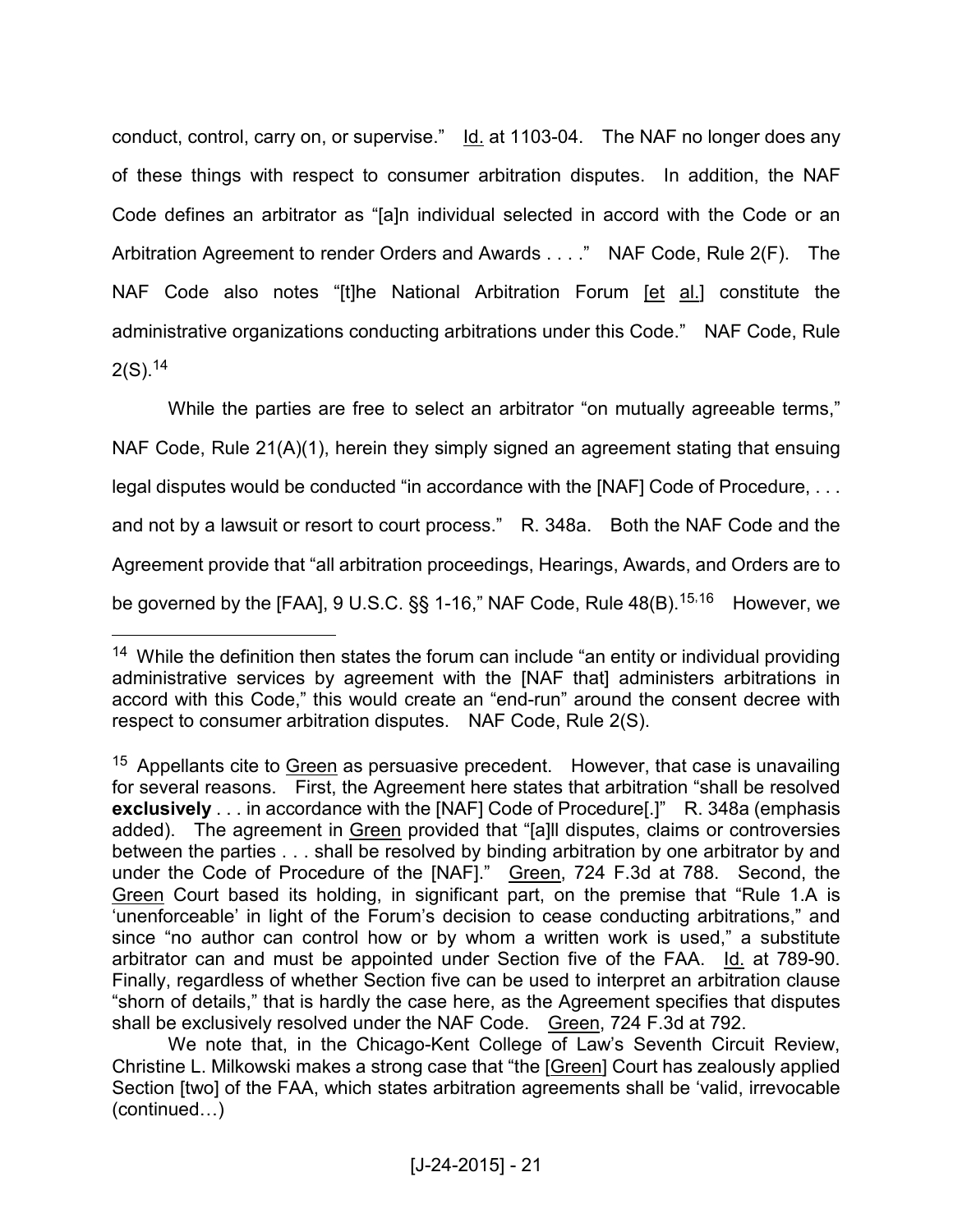are unconvinced that the generally enacted FAA was intended to vary the specific mandates of NAF procedure. Section five of the FAA states:

If in the agreement provision be made for a method of naming or appointing an arbitrator . . . , such method shall be followed; but . . . if for any  $[$ ] reason there shall be a lapse in the naming of an arbitrator  $\dots$ , then upon the application of either party to the controversy the court shall designate and appoint an arbitrator . . . , who shall act under the said agreement with the same force and effect as if he or they had been specifically named therein[.]

9 U.S.C. § 5.

Pursuant to the reasoning of the **Stewart** court and the majority of our sister

jurisdictions, we find that, post-consent decree, Section five of the FAA cannot preserve

NAF-incorporated arbitration agreements unless the parties made the NAF's availability

 $\overline{a}$ (...continued)

and enforceable,' to favor arbitration over litigation." Christine L. Milkowski, Expanding the Scope of the Federal Arbitration Act: An Examination of the Seventh Circuit's Opinion in Green v. U.S. Cash Advance, Illinois, LLC, 9 SEVENTH CIRCUIT REV. 50 (2013). See http://www.kentlaw.iit.edu/Documents/Academic%20Programs/7CR/v9-1/Milkowski.pdf. In addition to criticizing Judge Easterbrook's majority opinion, Milkowski favorably cites key portions of Judge Hamilton's dissent, asserting that "[u]nlike the majority, which severed the rules of the NAF Code of Procedure that did not support its opinion, Judge Hamilton used the Rules in a common sense way to support the natural reading of the arbitration agreement." Id. at 72-73 (citing Green, 724 F.3d at 795-96 (Hamilton, J., dissenting)). To the extent Section five of the FAA may trigger the appointment of a substitute arbitrator, Milkowski notes, in relevant part, "that there was no correctable 'lapse' when the drafters of the agreement named an arbitration forum that was never available." Id. at 73 (citing Green, 724 F.3d at 797 (Hamilton, J., dissenting)).

 $16$  We agree with Appellants that Rules 48(E-F) are not definitively fatal to their motion to compel arbitration. Rule 48(E) states the arbitrator "**may** decline the use of arbitration for any dispute  $\lceil \cdot \rceil$  . . . that is not a proper or legal subject matter for arbitration . . . . " NAF Code, Rule 48(E) (emphasis added). While Rule 48(F) holds that "[i]n the event of a cancellation of this Code, any Party may seek legal and other remedies . . . .," NAF Code, Rule 48(F), the consent decree does not cancel the Code, but suspends it as applied to consumer arbitration disputes.